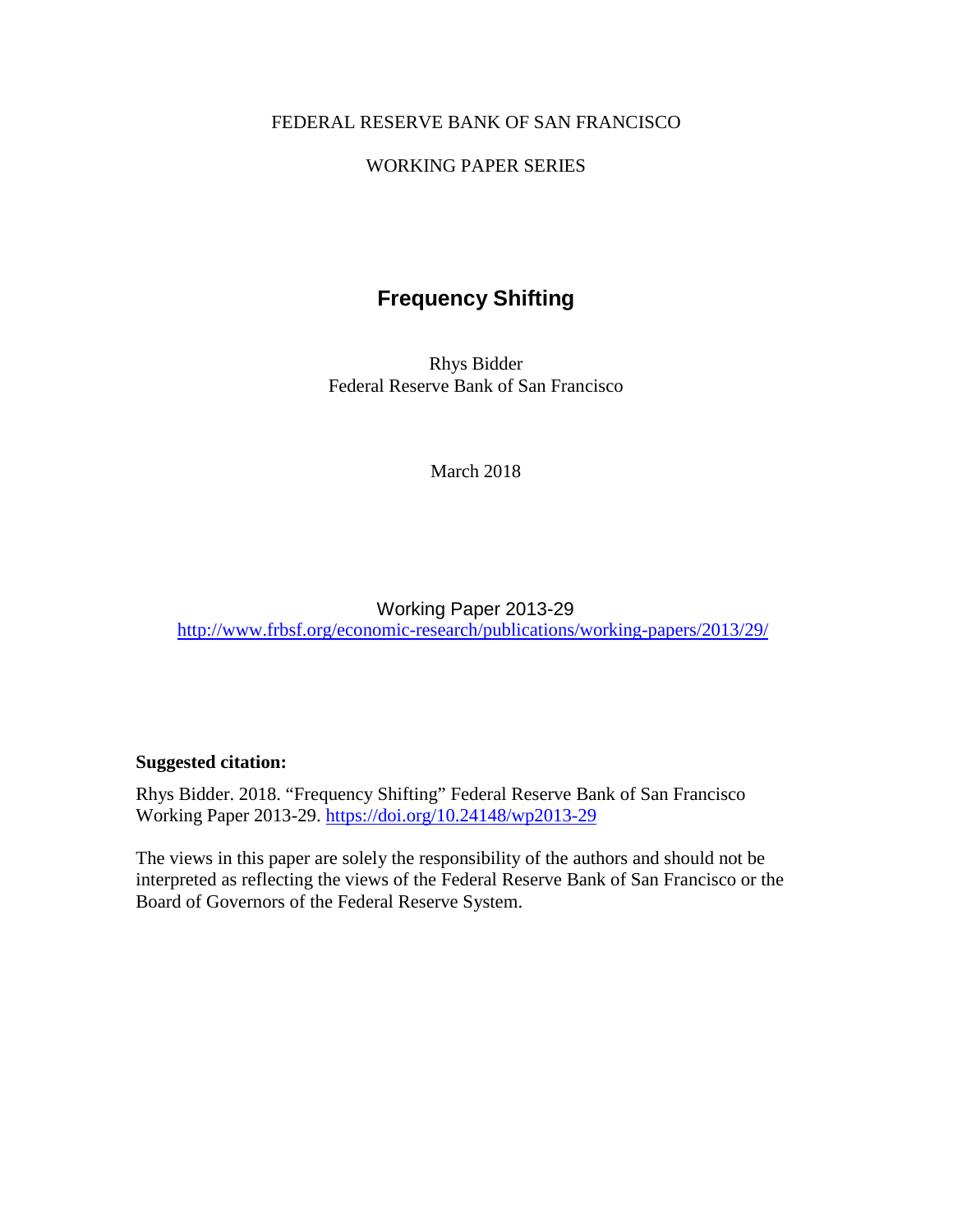# <span id="page-1-0"></span>Frequency Shifting

[Rhys M. Bidder](http://www.frbsf.org/economic-research/economists/rhys-bidder/)

[Federal Reserve Bank of San Francisco](http://www.frbsf.org/)

#### Abstract

What determines the frequency domain properties of a stochastic process? How much risk comes from high frequencies, business cycle frequencies or low frequency swings? If these properties are under the influence of an agent, who is compensated by a principal according to the distribution of risk across frequencies, then the nature of this contracting problem will affect the spectral properties of the endogenous outcome. We imagine two thought experiments: in the first, the principal is myopic with regard to certain frequencies - his understanding of the true process is intermediated through a filter - and the agent chooses to hide risk by shifting power from frequencies to which the regulator is attuned to those to which he is not. Thus, the regulator is fooled into thinking there has been an overall reduction in risk when, in fact, there has simply been a frequency shift. In the second thought experiment, the regulator is not myopic, but simply cares more about risk from certain frequencies, perhaps due to the preferences of the constituents he represents or because certain types of market incompleteness make certain frequencies of risk more damaging. We model this intuition by positing a filter design problem for the agent and also by a particular type of portfolio selection problem, in which the agent chooses among investment projects with different spectral properties. While abstract, these models suggest important implications for macroprudential policy and regulatory arbitrage.

<sup>✩</sup>Disclaimer: The views expressed in this document and all errors and omissions should be regarded as those of the authors and not necessarily those of the Federal Reserve Bank of San Francisco, the Federal Reserve Board of Governors, or the Federal Reserve System. The author thanks Cliff Hurvich for helpful comments.

Email address: [rhys.bidder@sf.frb.org](mailto:rhys.bidder@sf.frb.org) [\(Rhys M. Bidder\)](http://www.frbsf.org/economic-research/economists/rhys-bidder/)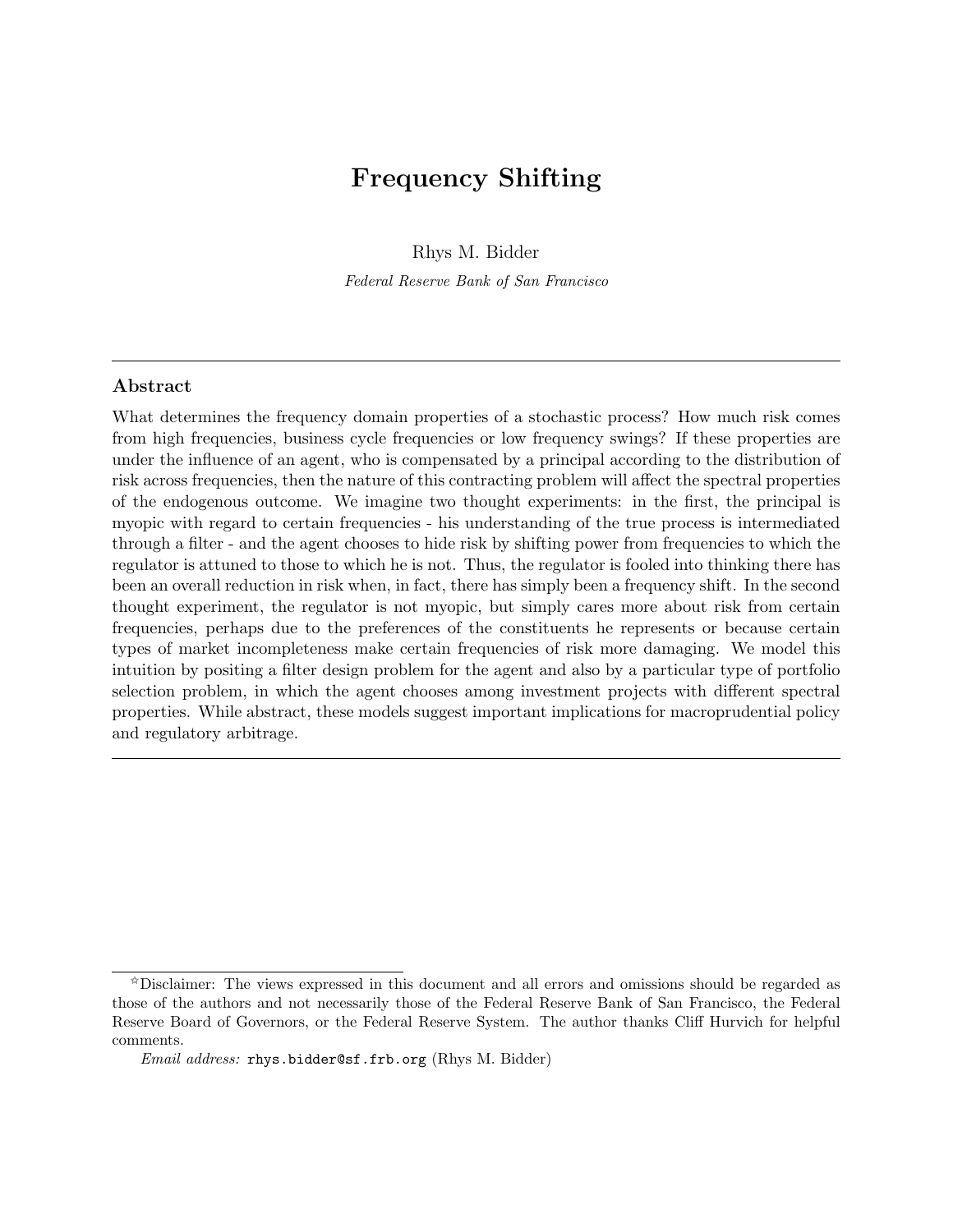#### 1. Introduction

This paper develops an abstract framework for mechanism design in the frequency domain. There are two main strands of motivation. The first motivation is the idea that a principal might be more attuned to certain frequencies of risk than others, perhaps through myopia, mandate or unwitting choice/treatment of data. The principal might wish unconditional variance to be reduced (and compensates the agent accordingly) but the principal's perception of the properties of the stochastic process controlled by the agent is inaccurate. Assuming that the agent finds it 'difficult' to reduce overall variance but 'easy' to shift power between frequencies, we show that the agent chooses to manipulate the spectral properties of the process so as to reduce (increase) power in the ranges of frequencies to which the regulator is (is not) attuned. The regulator might then fail to distinguish an overall reduction in variance from simply a shift in power across frequencies, which leaves variance unchanged.<sup>[1](#page-1-0)</sup> Given these findings, we argue that the margin for manipulation or 'moral hazard' available to the agent should raise concerns over model misspecification by macroprudential regulators at particular frequencies, naive applications of filters and excessive attention paid to certain frequencies. In particular, recent proposals to require banks to hold buffers dependent on an estimate of cyclical credit ratios, seem to require the application of statistical filters that may induce the type of frequency shifting illustrated in the model.

We characterize the regulator's sensitivity to different frequencies with the use of particular linear filters. For example, if one wishes to model the idea that there is a certain band of frequencies to which the regulator is attuned, then one would use a bandpass filter. We then derive the agent's best response, in terms of a filter to be applied to an uncontrolled process, subject to the restrictions that the filter is causal, of finite span and leaves the variance of the uncontrolled (before application of the agent's filter) and the controlled (after application of the agent's filter) equal. The final restriction is to concentrate the model on issues of 'frequency shifting' rather than changes in overall unconditional variance. In order to capture the idea that the agent faces a 'technology' for frequency shifting we set up the agent's filter design problem such that he is penalized for selecting a filter that deviates from a 'do-nothing' filter. This reflects that idea that it is perhaps it is more difficult to am-

<sup>&</sup>lt;sup>1</sup>See [Crowley and Hughes Hallett](#page-25-0) [\(2011\)](#page-25-0) for evidence of the Great Moderation being a type of frequency shift, from high to low frequencies, perhaps leading to misguided beliefs in an enduring reduction of risk.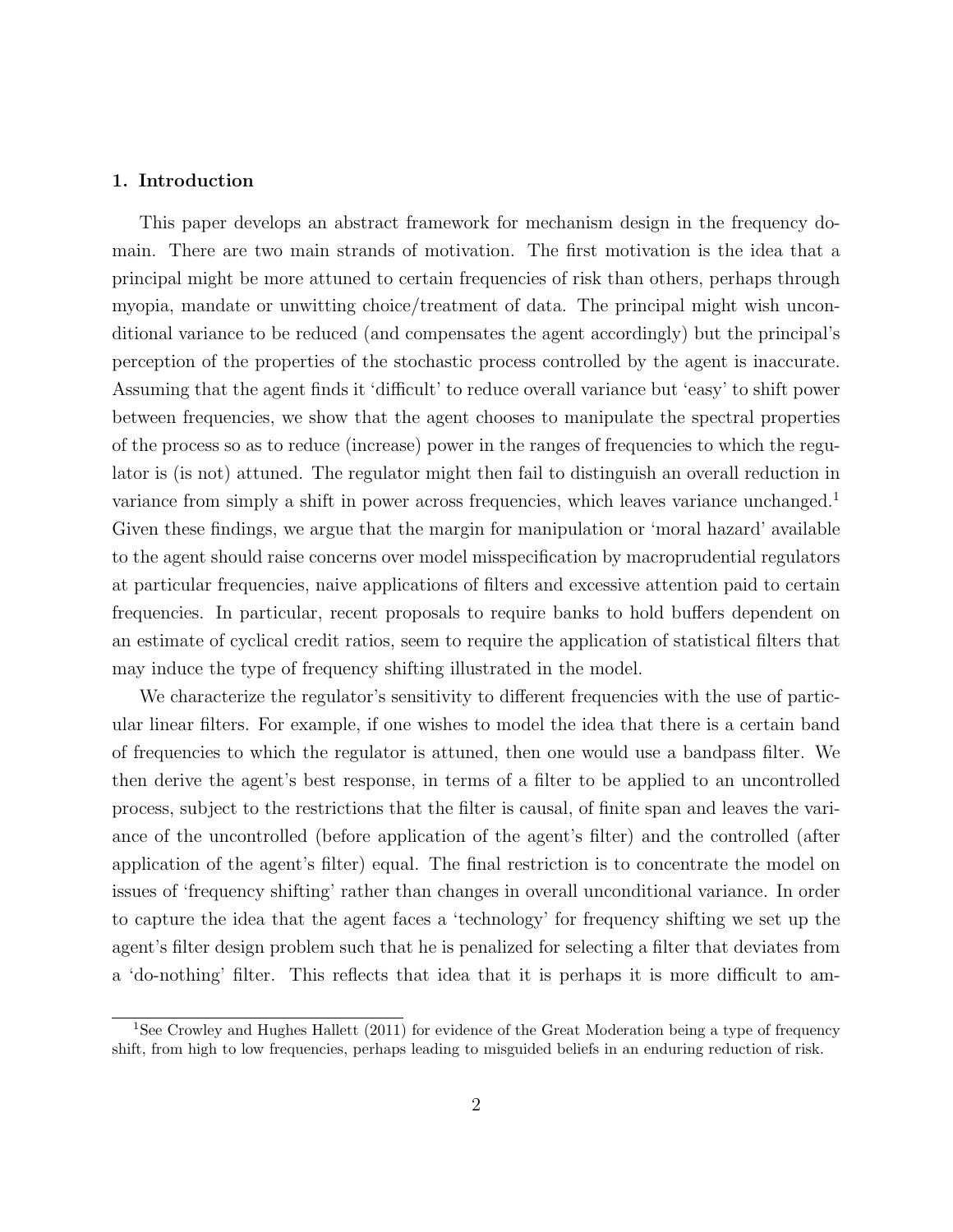plify or attenuate certain frequencies than others, due to market structure or other business practices.[2](#page-1-0)

The second strand of motivation does not depend on a story of frequency-dependent myopia. Instead, rather than asserting that regulators are more attuned to certain frequencies, we argue that they may wish to overweight certain frequencies of risk due to their being differentially important for the welfare of the constituents that the regulator represents. These 'frequency-sensitive' preferences may reflect 'direct utility' of the constituents if they have preferences that embed aversion to particular frequencies of risk in their consumption streams, such as an aversion to higher frequencies of risk because of the presence of habits in preferences. Alternatively, they may reflect 'indirect utility' in the sense that constituents may implicitly have preferences over income processes with different spectral properties, even if their preferences over consumption streams exhibit indifference. The reason being, that certain frequencies of risk in income may be particularly damaging or difficult to share in an incomplete markets setting. In this case, the filter design problem described above can be thought of as a way of designing a mechanism to induce the agent (say, a bank in a financial system) to shift power to frequencies that are less damaging for constituents.

Recognizing that agents do not, in practice, choose filters, we propose an alternative frequency shifting problem to complement the filter design problem discussed above. Specifically, we propose a setup in which an agent can invest in different risky assets (or 'projects') which have the same unconditional variance but have power concentrated at different frequencies. In this environment, we also see the tendency of the agent to invest in assets in such a way to tune the frequency domain properties of the overall portfolio in such a way as to reduce power through the range of frequencies that the regulator is more attuned to or cares more about.

#### 2. Literature

Frequency domain methods are (largely) known to macroeconomists through the application of statistical filters to prepare data for analysis. One of the most common applications is to apply a band pass [\(Baxter and King](#page-24-0) [\(1999\)](#page-24-0) and [Christiano and Fitzgerald](#page-24-1) [\(2003\)](#page-24-1)) or

<sup>2</sup>Or some deeper design limits that are implied by some underlying structural model (left unmodeled in the current version of this paper) - see [Brock, Durlauf, and Rondina](#page-24-2) [\(2008\)](#page-24-2).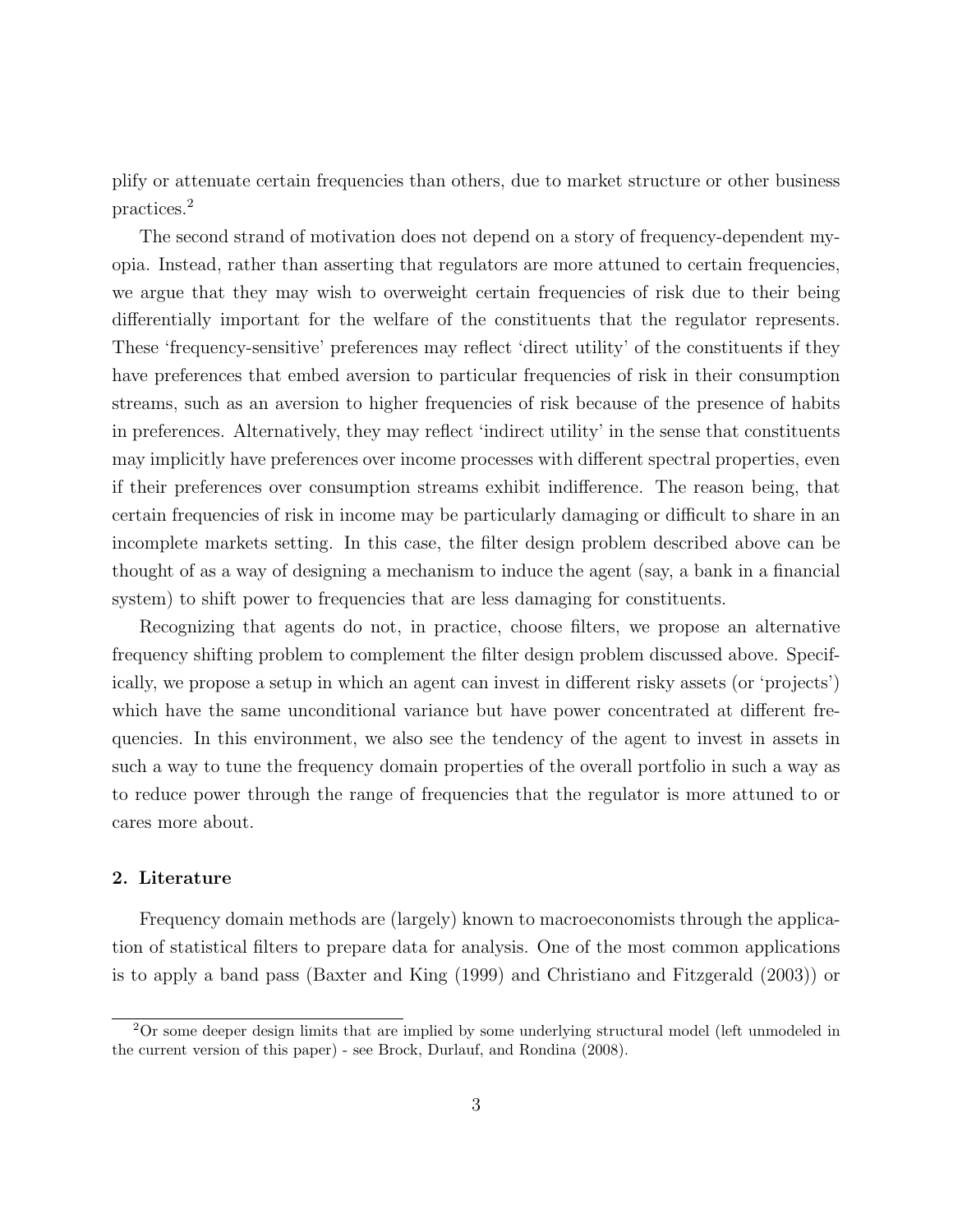Hodrick-Prescott [\(Hodrick and Prescott](#page-25-1) [\(1997\)](#page-25-1)) filter to obtain a data series that can be more easily interpreted as a theoretical model object, either because of the supposed presence of noise (seasonal or measurement error) or because the theoretical model in hand is not specified to make predictions about the properties of data at certain frequencies, such as the nature of the trend.[3](#page-1-0) Powerful and useful though these methods are, the inappropriate application of filters or failure to account for the underlying motivation for their specification can lead to various problems (see [Harvey and Jaeger](#page-25-2) [\(1993\)](#page-25-2), [Harvey and Trimbur](#page-25-3) [\(2008\)](#page-25-3), [Harvey](#page-25-4) [\(1993\)](#page-25-4), [Cogley and Nason](#page-25-5) [\(1995\)](#page-25-5), [Canova](#page-24-3) [\(1998\)](#page-24-3) and [Canova](#page-24-4) [\(2010\)](#page-24-4) for discussions). Important pitfalls can arise if filters are applied in such a way as to introduce spurious cyclicality in data and if concentration on a particular band of frequencies hides (or perhaps even induces - see below) misspecification at other frequencies (see [Christiano and Vigfusson](#page-24-5) [\(2003\)](#page-24-5)). Unthinking applications of filters often also presume a general applicability of standard filter calibrations across countries, variables and time periods, that may not actually be justified by the data generating process  $(\lambda)$  in the Hodrick-Prescott filter, for example).

Beyond these longstanding concerns about the effects of filtering on time series and inference, there are recent examples of regulatory reform and research on macro-prudential policy that place significant emphasis on extracting measures of cyclicality in financial data as a way of identifying whether fluctuations represent unsustainable booms in asset prices or credit. For example, the work of [Mendoza and Terrones](#page-26-0) [\(2008\)](#page-26-0), [Mendoza and Terrones](#page-26-1) [\(2012\)](#page-26-1), [Borio and Drehmann](#page-24-6) [\(2009\)](#page-24-6) and [Chen and Christensen](#page-24-7) [\(2010\)](#page-24-7) examines the nature of credit booms and their implications for the macroeconomy, using filtered data to characterize what constitutes deviations from trend growth in credit availability and other measures of financial conditions. This literature has particular relevance due to the proposed countercyclical capital buffers discussed in Basel III documentation [\(Supervision](#page-26-2) [\(2010\)](#page-26-2)). Thus, a parameter of the regulatory environment that financial institutions may face would be a particular filter or set of filters. Although the framework below will be very abstract, it is intended to draw attention to the possibility that, like many other aspects of regulation, there may be unintended consequences from applying regulations dependent on naive filtering when the regulated are aware of this behavior and have an incentive to game it.<sup>[4](#page-1-0)</sup>

<sup>3</sup>For a clear and accessible discussion of some of these matters, see [Cogley](#page-25-6) [\(2008\)](#page-25-6).

<sup>4</sup>This leaves aside other important statistical concerns that one might have with applying filters in this context, such as those discussed in [Edge and Meisenzahl](#page-25-7) [\(2011\)](#page-25-7).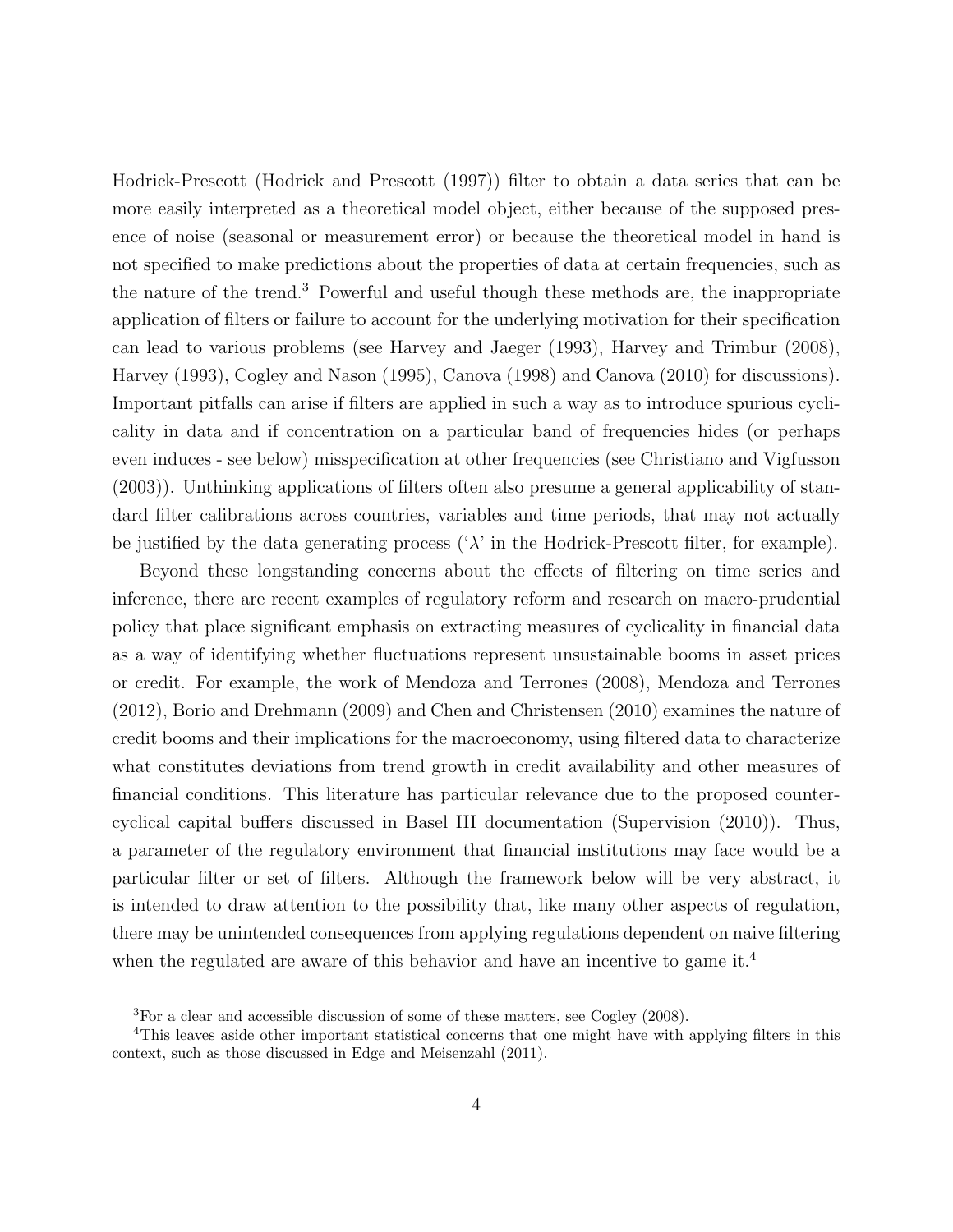One interesting and related debate concerns the treatment of seasonality and whether or not models should be estimated using seasonally adjusted data discussed in [Sims](#page-26-3) [\(1976\)](#page-26-3) and [Hansen and Sargent](#page-25-8) [\(1993\)](#page-25-8). One (tentative) conclusion from this debate is captured in the following quote

. . . some of our examples illustrate that in situations where the model is correctly specified, using seasonally adjusted data induces no asymptotic biases even when some of the key parameters are those governing behavior primarily at the seasonal frequencies. Strong cross-equation, cross-frequency overidentifying restrictions permit identification of all parameters, even when seasonal frequencies are deemphasized (or even deleted) via seasonal adjustment. - [Hansen and Sargent](#page-25-8) [\(1993\)](#page-25-8)

In what follows, we will not be within the realm of rational expectations equilibrium modeling and estimation of deep structural parameters under seasonal adjustment. However, the 'frequency dependent myopia' story we tell for a principal (regulator) and the 'frequency shifting' it induces by the agent ('bank') are partly attempts to imagine what might happen if 'seasonality' (here interpreted more generally as the spectral structure of a controlled process under the influence of an agent) were to 'fight back' in response to the principal filtering out certain frequencies. Thus, the frequency shifting induces a particular type of misspecification that the principal ('regulator') labors under.

Setting aside these stories of frequency sensitive myopia, one of the more fruitful literatures to apply frequency domain techniques is that of modeling frequency sensitive preferences, arising from time-non-separable utility. Early work by [Bowden](#page-24-8) [\(1977\)](#page-24-8), [Whiteman](#page-26-4) [\(1985\)](#page-26-4) and [Taub](#page-26-5) [\(1989\)](#page-26-5) using spectral utility functions and more recent work by [Otrok](#page-26-6) [\(2001a\)](#page-26-6) and [Otrok](#page-26-7) [\(2001b\)](#page-26-7) have emphasized that the utility assigned to a particular stochastic consumption stream may be dramatically different depending on the frequencies at which power is concentrated, if preferences, say, exhibit habits or durability in the felicity derived from consumption. Consequently, calculations of the welfare costs of business cycles,  $\dot{a}$  la [Lucas Jr.](#page-25-9) [\(1987\)](#page-25-9), that depend only on unconditional variance, may mis-characterize the gains from eliminating variation and, in particular, obscure gains that may be possible from re-distributing power from one set of frequencies to others. Indeed, as noted in [Otrok](#page-26-7) [\(2001b\)](#page-26-7), an agent with frequency sensitive preferences may be prepared to accept a higher overall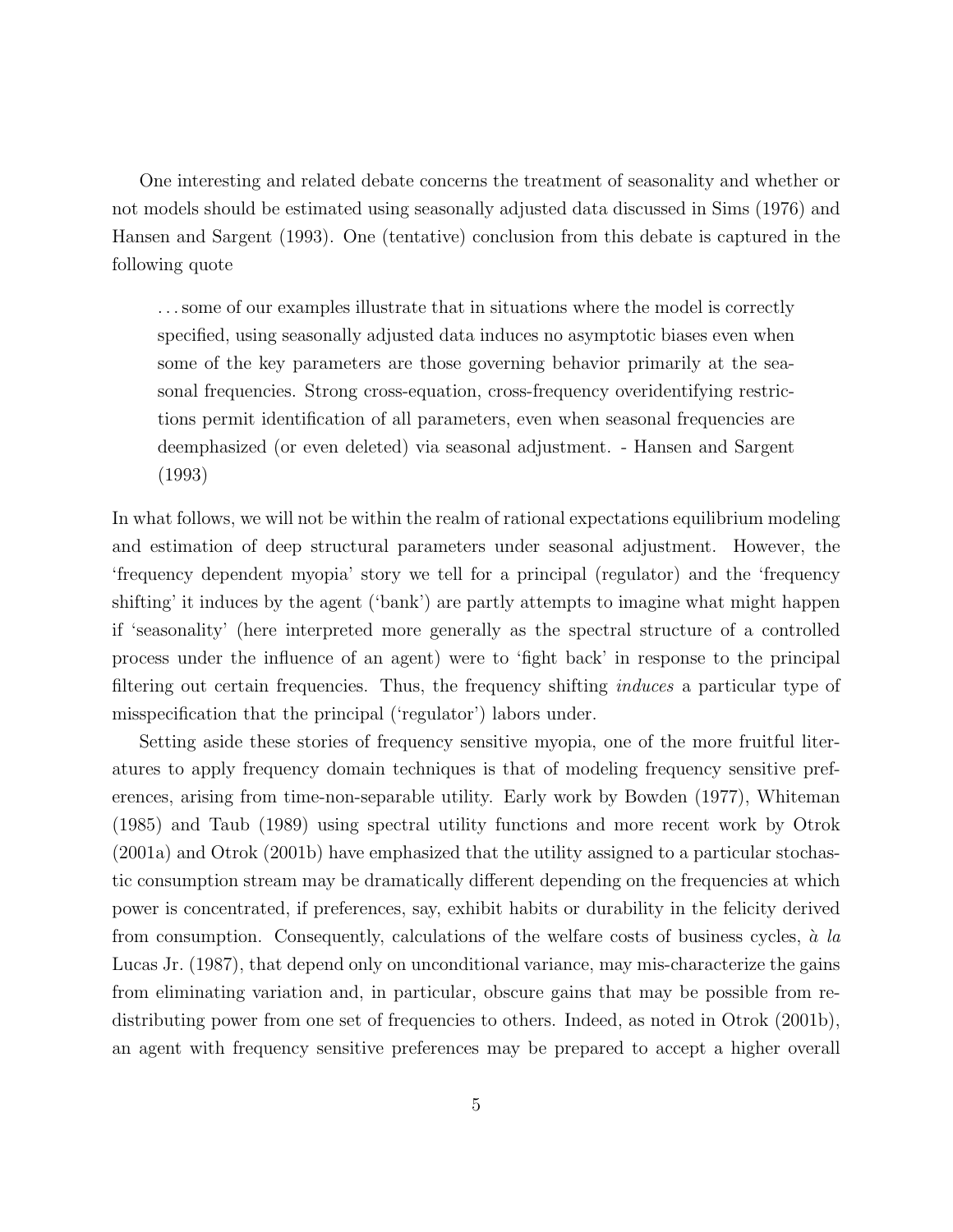variance if that increase is accompanied by a shift in power away from frequencies that are particularly painful to him. Similar attempts to allow for differential costs of fluctuations, according to frequency, are found in [Alvarez and Jermann](#page-24-9) [\(2004\)](#page-24-9), [Otrok, Ravikumar, and](#page-26-8) [Whiteman](#page-26-8) [\(2007\)](#page-26-8) and [Dew-Becker and Giglio](#page-25-10) [\(2013\)](#page-25-10), with particular emphasis on asset pricing implications.

One may also ask whether or not, even under 'standard' preferences, income processes with different spectral properties may be more or less desirable. If one imagines a world in which there is no aggregate risk and, in the presence of complete markets, all idiosyncratic income risk is shared away, then the persistence of shocks to individuals' incomes, like all other properties of the risky income stream of any given individual, are irrelevant (post contract). However, suppose that due to a particular form of market incompleteness, it is more difficult to insure oneself against shocks with persistent (low frequency) impacts, than those with transient (high frequency) impacts, then one could imagine an induced preference ordering that would imply a preference for an income process that more heavily weights a component operating at high frequency, than one operating at low frequency, holding overall unconditional variance fixed. Indeed, [Deaton](#page-25-11) [\(1991\)](#page-25-11) and, more recently, [Kaplan and Violante](#page-25-12) [\(2010\)](#page-25-12) are suggestive in this respect in that, in the first case, varying the degree of autocorrelation in income affects the ability of a buffer stock consumer to smooth consumption and, in the second, the ability of agents to insulate their consumption from transitory idiosyncratic income shocks is estimated to be far larger than in the case of innovations to permanent shocks. Thus, if one were to imagine a policymaker who (by some means) can influence the relative weight of different frequencies in the 'income' process, we might think that structuring a regulatory environment that incentivizes agents to shift risk between frequencies might be desirable - perhaps even at the cost of increasing overall variance.

#### 3. The Frequency Domain

In this section we outline some of the methods of frequency domain analysis, since much of what follows will be expressed in these terms. Most papers using frequency domain techniques, use them as just that: 'techniques'. In our case, however, it is not just the methodology that exists in this space, but also the economic intuition. Readers comfortable in the frequency domain may only wish to glance at this section to fix notation.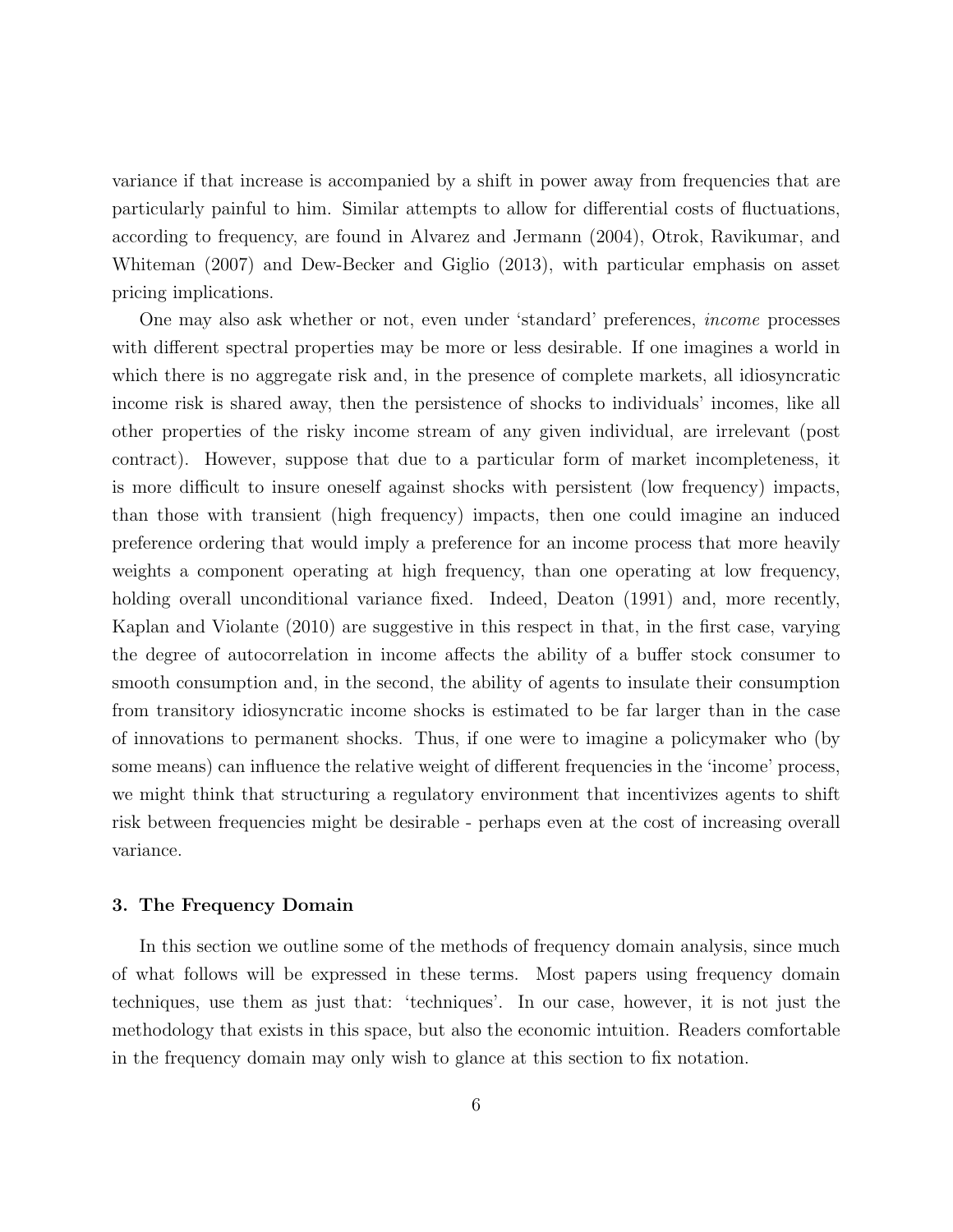#### 3.1. Cycles and Frequencies

Let us first consider a process  $x_t$ , which we refer to as a deterministic cycle

$$
x_t = \rho \cos(\omega t - \theta)
$$

where  $\omega$  is measured in radians and is referred to as the (angular) frequency.  $x_t$  is a cyclical function of time that repeats with period,  $\frac{2\pi}{\omega}$ . We refer to  $\rho$  as the amplitude and  $\theta$  as the phase shift of the associated cycle.[5](#page-1-0)

In figure [1](#page-27-0) we illustrate  $x_t$  as a function of time, for different parameterizations. In the first case we posit the base cycle with unity amplitude and frequency, so that it repeats every  $2\pi$  units of time. In the second panel, we illustrate a related cycle repeating operating at twice the base frequency, with the same amplitude and, in the third, we illustrate a cycle with unchanged frequency but increased amplitude. In the fourth panel we plot a cycle that is the same as the base cycle in terms of frequency and amplitude but is 'phase shifted' and lags the base cycle by 1 radian or, alternatively expressed, is shifted back by  $\frac{\theta}{\omega} = 1$  units of time.

#### 3.2. Time and Frequency Domain Representations of a Stochastic Process

Allowing a purely indeterministic, covariance stationary process,  $x(t)$  to be complex valued we obtain the corresponding spectral density function,  $f_x$ , as the Fourier transform of the autocovariances,  $\gamma(\tau)$ ,

$$
f_x(\omega) = \frac{1}{2\pi} \sum_{\tau = -\infty}^{\infty} \gamma(\tau) e^{-i\omega\tau}
$$
 (1)

where  $i^2 = -1$  and  $\gamma(\tau) = E[x_t\overline{x_{t-\tau}}].$ 

#### 3.2.1. The Spectral Representation

In our applications, we employ only real processes, so that  $f_x$  will be symmetric around 0. Nevertheless, it is notationally convenient to work with the more general framework that

<sup>&</sup>lt;sup>5</sup>Much of this section and the manner in which I approach frequency domain modeling draws heavily on the treatment in [Harvey](#page-25-4) [\(1993\)](#page-25-4) chapter 6, which is an excellent and compact introduction to these methods.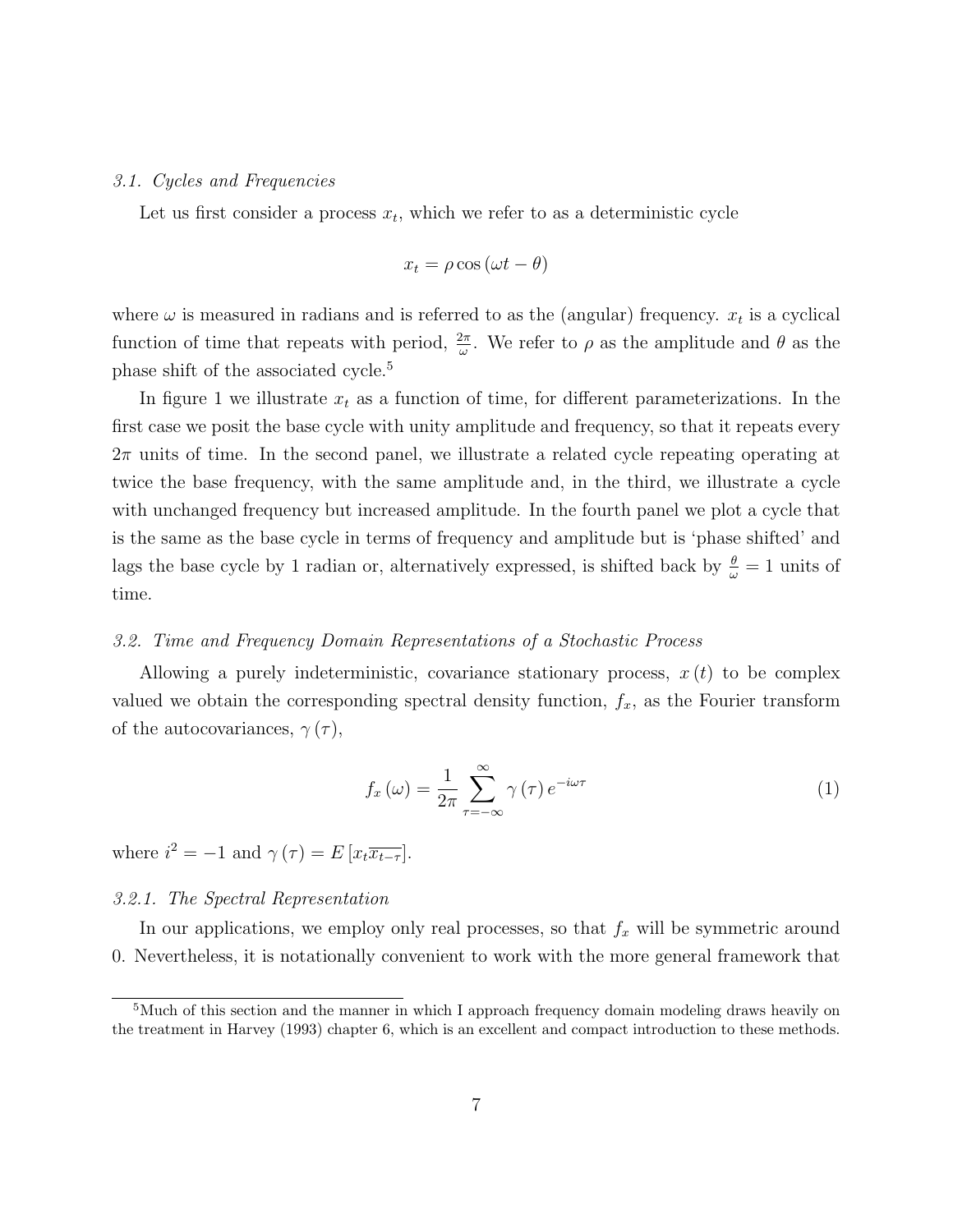accommodates complex valued processes. The spectral representation of the process is given by

$$
x(t) = \int_{-\pi}^{\pi} e^{i\omega t} z(\omega) d\omega
$$

where for any small interval,  $d\omega$ , in the range  $-\pi \leq \omega \leq \pi$ 

$$
E [z (\omega) d\omega] = 0
$$
  

$$
E [z (\omega) d\omega \cdot \overline{z (\omega) d\omega}] = f_x (\omega)
$$

and for any two non-overlapping intervals,  $d\omega_1$  and  $d\omega_2$ , centered on  $\omega_1$  and  $\omega_2$  respectively,

$$
E\left[z\left(\omega_{1}\right)d\omega_{1}\cdot\overline{z\left(\omega_{2}\right)d\omega_{2}}\right]=0
$$

Thus, recalling the previous section, we can envisage  $x_t$  as being a sum of cycles of different frequencies with stochastic amplitudes and phases. We have,  $E[x(t)] = 0$  and

$$
\gamma(\tau) = \int_{-\pi}^{\pi} e^{i\omega \tau} f_x(\omega) d\omega
$$

In particular, the variance of  $x_t$  can be decomposed into the variation or 'power' derived from different frequencies.

$$
\gamma(0) = \int_{-\pi}^{\pi} f_x(\omega) d\omega
$$

#### 3.2.2. Examples of Spectral Densities

In this paper we will make much use of Gaussian ARMA processes as primitives in our analysis. An  $ARMA(p, q)$  process  $x_t$  is characterized by

$$
\Phi(L) x_t = \Theta(L) \varepsilon_t
$$

where  $\Phi(L)$  and  $\Theta(L)$  are polynomials in the lag operator of order p and q respectively, and  $\varepsilon_t$  is a homoscedastic and mean zero Gaussian White Noise process with standard deviation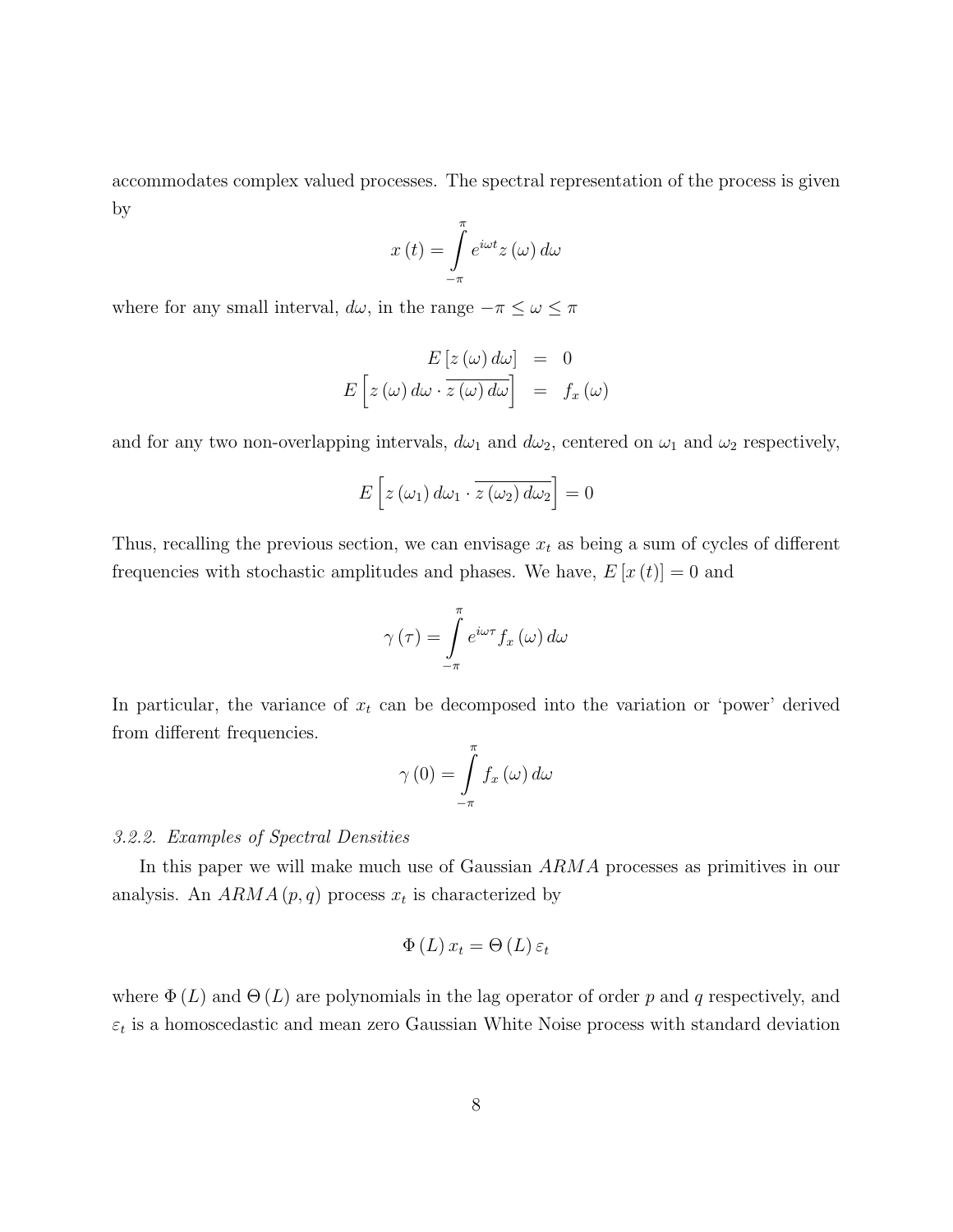$\sigma$ . We can express the spectral density of such a process as

$$
f_x(\omega) = \frac{\sigma^2}{2\pi} \frac{|\Theta(e^{-i\omega})|^2}{|\Phi(e^{-i\omega})|^2}
$$

As particular cases, then, for an  $AR(1)$  where  $x_t = \phi_1 x_{t-1} + \varepsilon_t$  we would have

$$
f_x(\omega) = \frac{\sigma^2}{2\pi} \frac{1}{1 + \phi_1^2 - 2\phi_1 \cos \omega}
$$

or in the case of an  $MA(1)$  where  $x_t = \varepsilon_t + \theta_1 \varepsilon_{t-1}$  we would have

$$
f_x(\omega) = \frac{\sigma^2}{2\pi} \left( 1 + \theta_1^2 + 2\theta_1 \cos \omega \right)
$$

In figure [2](#page-28-0) we plot spectral densities corresponding to several ARMA processes. In the top left quadrant we have the spectral density of a White Noise process, a special case of the ARMA where only the current innovation features. The term 'White Noise' can be seen to correspond to the idea that power is equal at all frequencies, much as white light comprises all colors. In the top right quadrant we observe the case of an  $MA(1)$  process with  $\theta_1 = 0.5$ . We see that the power at low frequencies is greater than at high, capturing the feature that the process exhibits an 'averaging' property that smoothes the underlying sequence of innovations. In contrast, the bottom left quadrant features the opposite pattern, with the higher frequencies relatively accentuated. This is due to the fact that the assumed process is an  $AR(1)$  with  $\phi_1 = -0.5$ . Thus, the negative autoregressive parameter induces greater churning in the process that, in the frequency domain, manifests itself as power at high frequencies. Finally, in the bottom right quadrant we show an example of a spectral density of an AR(2) process that has a 'peak' at an interior point in  $[0, \pi]$ .<sup>[6](#page-1-0)</sup> This process has  $\phi_1 = 0.7$  and  $\phi_2 = -0.5$  which leads to pseudo-cyclical behavior in the process, which type of phenomenon is often observed in economic time series.

<sup>&</sup>lt;sup>6</sup>Here we exploit the symmetry of the spectral densities in only plotting for  $\omega \in [0, \pi]$ .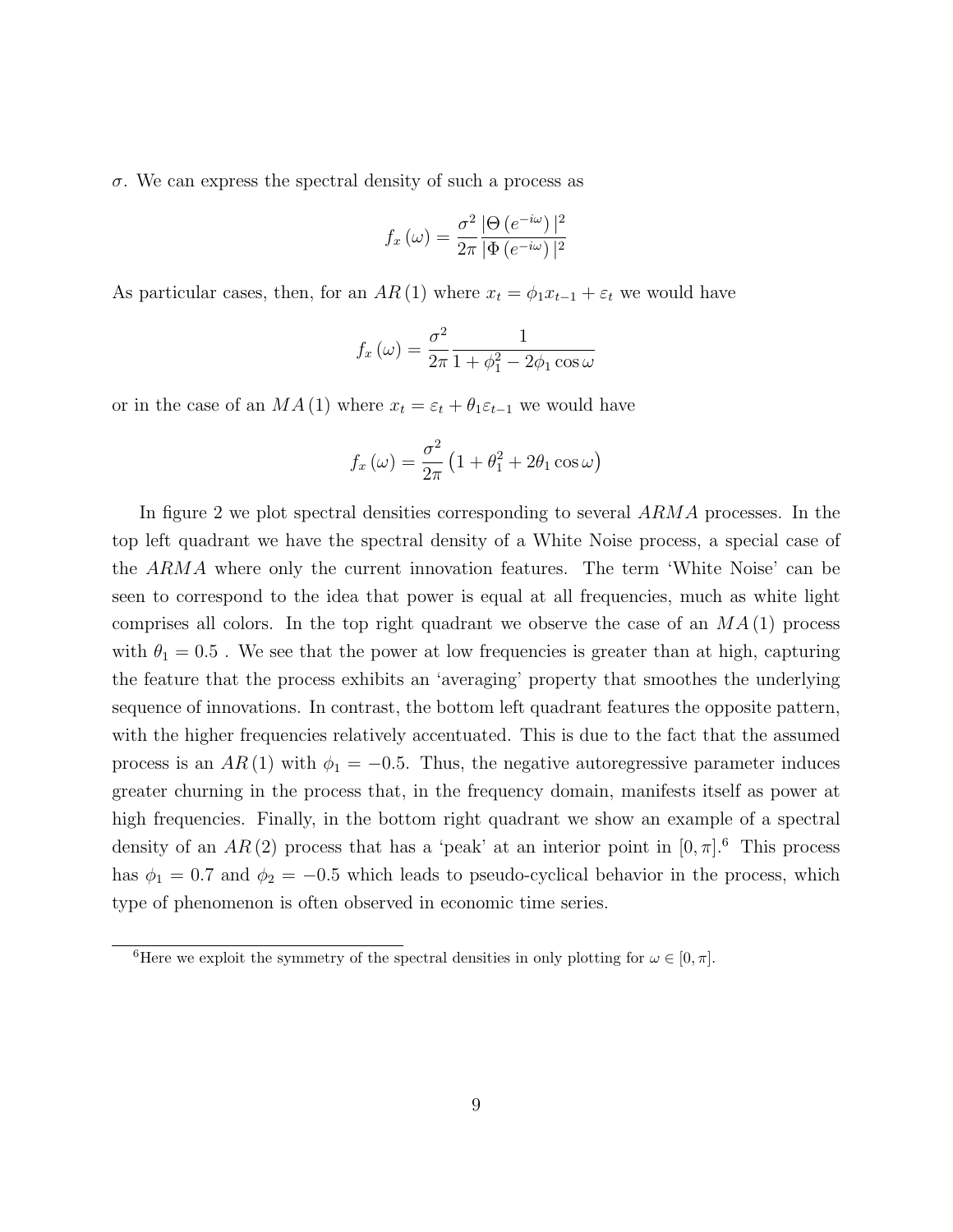#### 4. Linear Filters

We will make heavy use of the concept of linear filters in understanding the framework in which the agent and principal operates and in terms of modeling the agent's control and the principal's information or preferences. In this section we outline the basic theory of linear filtering and some examples of particular filters.

#### 4.1. Some Preliminaries

We say that  $z_t$  is the linearly filtered version of  $x_t$  where

$$
z_t = \sum_{u=r}^{s} g_u x_{t-u}
$$

Thus a linear filter is (under one representation) characterized by the weights  $\{g_r, g_{r+1}, ... g_s\}$ , which are also referred to as the 'Impulse Response Function' (IRF). The effect of the filter at frequency  $\omega$  is given by the transfer function,  $G(\omega)$  where

$$
G(\omega) = \sum_{u=r}^{s} g_u e^{-i\omega u}
$$

$$
= |G(\omega)| e^{i\theta(\omega)}
$$

which implicitly defines 'Gain' and 'Power Transfer' functions of the filter to be  $|G(\omega)|$  and  $|G(\omega)|^2$  respectively. The implicitly defined function  $\theta(\omega)$  is referred to as the 'Phase'.

It is instructive to consider the application of a linear filter to a process,  $x_t$ , that can be represented as a linear combination of complex exponentials,  $x_t = \sum$ ω  $\alpha_{\omega}e^{i\omega t}$ . The effect of a linear filter on a complex exponential at a given frequency  $\omega$  is

$$
L\left(e^{-i\omega t}\right) = G\left(\omega\right)e^{i\omega t}
$$

Thus by the linearity of the filter, we obtain

$$
L(x_t) = \sum_{\omega} \alpha_{\omega} |G(\omega)| e^{i(\omega t + \theta(\omega))}
$$

so that the components of  $x_t$  corresponding to different frequencies have their amplitudes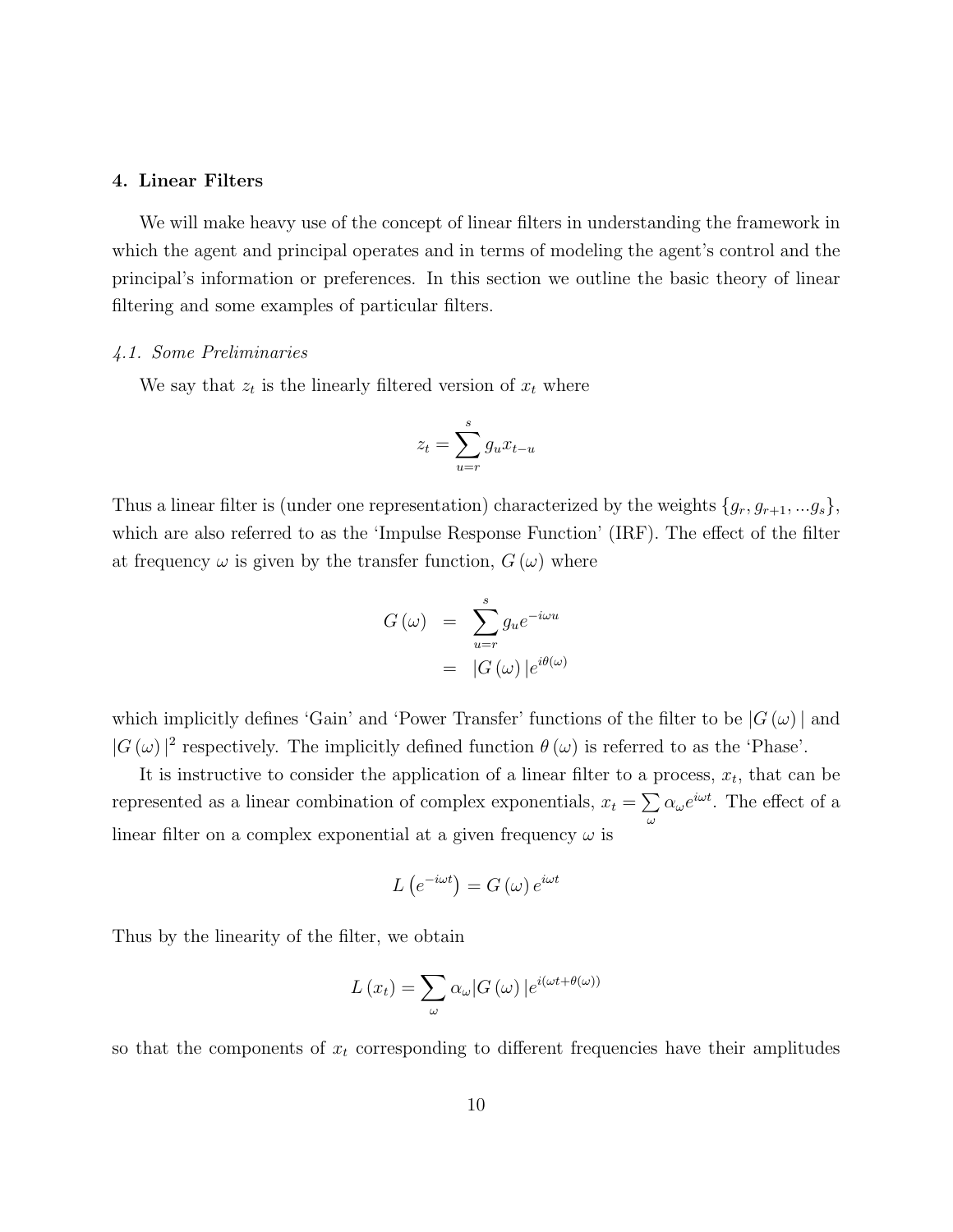and phases amended by the filter and the resulting series is the linear combination of these filtered components. Consequently, the spectral density of a (linearly) filtered process at a particular frequency,  $\omega$ , is given by the product of the power transfer function (PTF) of the filter and the spectral density of the unfiltered process, both evaluated at  $\omega$ . That is

$$
f_z(\omega) = |G(\omega)|^2 f_x(\omega)
$$

It can be shown that the IRF of a filter obtained by sequentially applying two filters is equal to the convolution of the weights of the two composite filters. Thus if  $z_t^1$  is obtained by applying the first filter to  $x_t$  and  $z_t^2$  is obtained by applying the second filter to  $z_t^1$  then we have

$$
z_t^1 = \sum_{u=r^1}^{s^1} g_u^1 x_{t-u}
$$
  
\n
$$
z_t^2 = \sum_{u=r^2}^{s^2} g_u^2 z_{t-u}^1 = \sum_{u=r^1+r^2}^{s^1+s^2} \tilde{g}_u x_{t-u}
$$
  
\n
$$
\tilde{g}_k = \sum_{u=r^2}^{s^2} g_u^2 g_{k-u}^1
$$

We note that, the spectral density of  $z_t^1$  is given by  $f_{z^1}(\omega) = |G^1(\omega)|^2 f_x(\omega)$  and that of  $z_t^2$ is given by  $f_{z^2}(\omega) = |G^2(\omega)|^2 f_{z^1}(\omega) = |G^2(\omega)|^2 |G^1(\omega)|^2 f_x(\omega)$ . Thus the power transfer function of the composite filter implied by sequential application of two filters is equal to the product of the power transfer functions.

#### 4.2. Types of Filters

We now provide some examples of particular types of filter and demonstrate their effects. Again, a reader familiar with these methods may only wish to scan this section to fix notation.

#### 4.2.1. Moving Average and Difference Filters

A (centered) moving average filter is obtained when  $s = -r$  in the definition of a linear filter above. We will typically be working with the case in which the moving average weights are equal, so  $g_u = \frac{1}{2s+1}$  for all u. A  $\tau$ -difference filter yields  $z_t = y_t - y_{t-\tau}$ , that is,  $g_u$  is unity lag 0 and negative unity at lag  $\tau$ . The first row of figur[e3](#page-28-1) shows the power transfer functions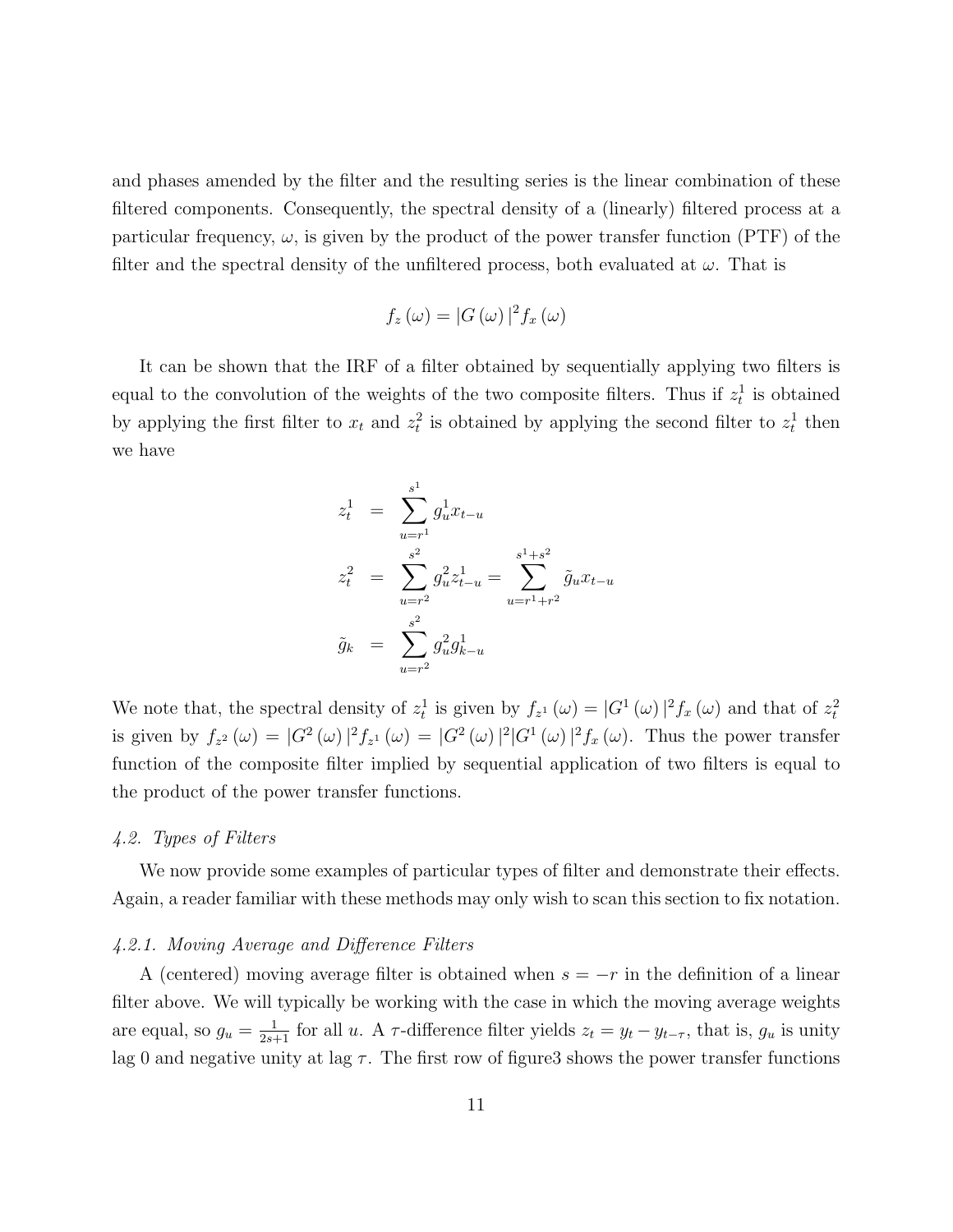for a 5-period moving average and a 5-difference filter. One notes that both filters eliminate power at frequencies corresponding to periods of 5 time units (and an additional harmonic at higher frequency). An important contrast between the two types of filter, however, is that the moving average filter passes the low frequency component (and returns the frequency zero component unchanged) while the difference filter, intuitively, reduces power at low frequencies (and eliminates the frequency zero component).

#### 4.2.2. High, Low and Band Pass Filters

An important class of filters are intended to pass a range of frequencies without effect, while eliminating power at all remaining frequencies. These ideal filters are referred to as 'high', 'low' or 'band' pass filters according to whether the filter passes all frequencies above, below or between certain cutoffs. Of course, one can also envisage filters that pass power in a set of frequency bands. Now, these filters are not implementable since they require a doubly infinite set of observations. However, they can be approximated with finite span filters which have the same filter coefficients as the ideal versions, up to the points at which they are truncated to have finite span.<sup>[7](#page-1-0)</sup> In the bottom left quadrant of figure [3](#page-28-1) we plot an ideal and approximated (using a span of 20 periods) band pass filter, with passed band  $\omega \in [0.20, 1.05]$ . We observe that the approximations are imperfect, with the fluctuating form of the errors typically referred to as the 'Gibbs effect'. Nevertheless, for our purposes it will be convenient to work with approximations to the ideal filters.

#### 4.2.3. Hodrick-Prescott Filter

A now commonly used filter was proposed by [Hodrick and Prescott](#page-25-1) [\(1997\)](#page-25-1) as a way of extracting a cyclical component from a series,  $x_t$ , identified by solving a particular optimiza-tion problem that seeks to identify a 'smooth' trend around which the series fluctuates.<sup>[8](#page-1-0)</sup> The concept of trend,  $\tau_t$ , proposed is that which solves

$$
\min_{\{\tau_t\}} \sum_{t=-\infty}^{\infty} \left[ (x_t - \tau_t)^2 + \lambda (\tau_{t+1} - 2\tau_t + \tau_{t-1})^2 \right]
$$

<sup>7</sup>This is subject to the caveat that there may be necessary adjustments if, say, one want to ensure zero pass at frequency zero - see [Baxter and King](#page-24-0) [\(1999\)](#page-24-0).

<sup>8</sup>This section draws on [Cogley](#page-25-6) [\(2008\)](#page-25-6).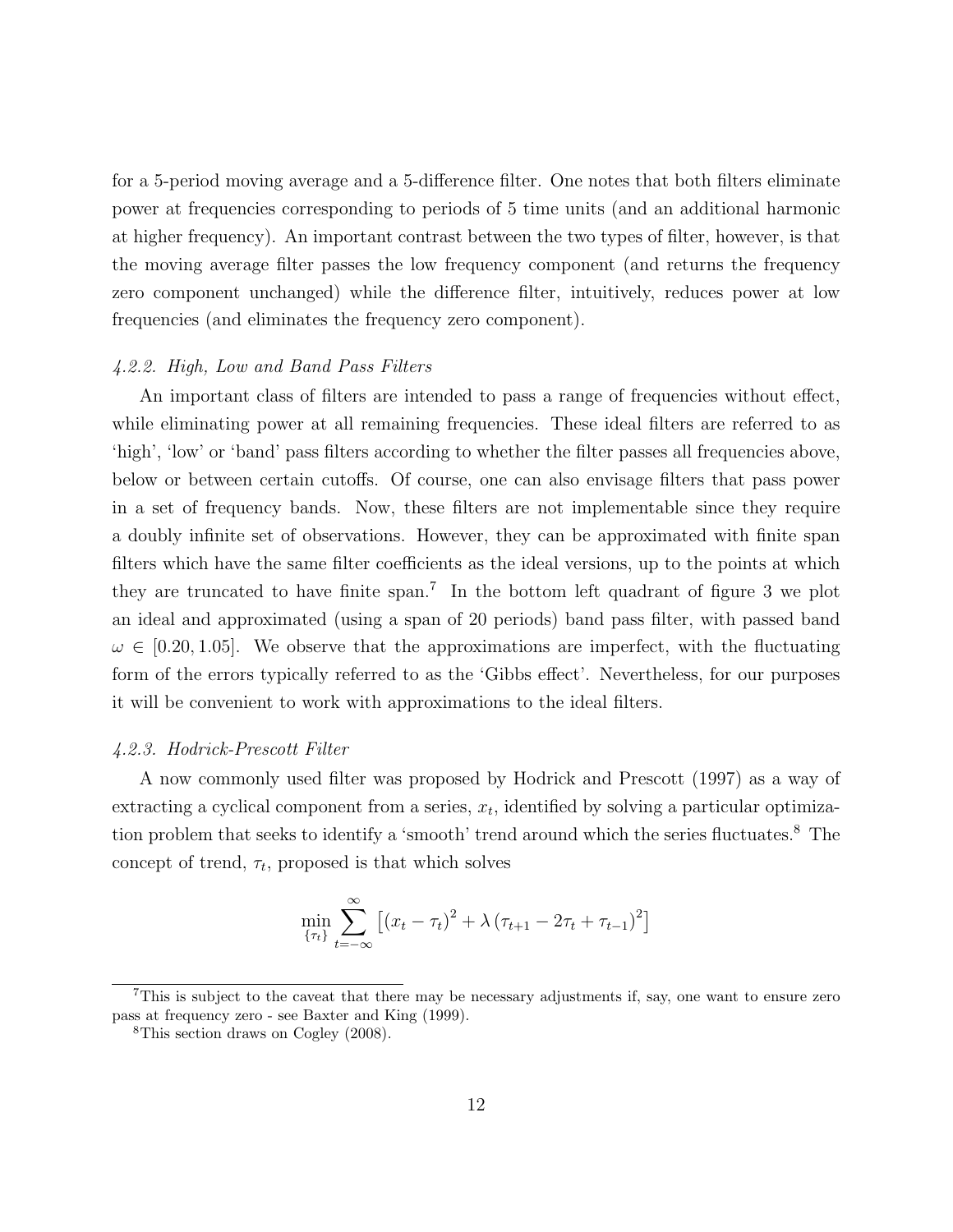which yields a filter defined by a particular infinite span, two sided moving average

$$
z_{t} = \frac{\lambda (1 - L)^{2} (1 - L^{-1})^{2}}{1 + \lambda (1 - L)^{2} (1 - L^{-1})^{2}} x_{t}
$$

where  $L$  is the back-shift operator. The filter can be interpreted as a type of 'high pass' filter where the parameter  $\lambda$  controls the approximate cutoff of the passed frequency range. In applications, the filter can only be approximated using finite span filters that truncate the implicit filter weights beyond some finite lag. In the bottom right quadrant of figure [3](#page-28-1) we plot the PTF where we have used  $\lambda = 1600$  and a finite span of 30 lags.

#### 5. Frequency Shifting

In this section we will construct a particular filter design problem. As aforementioned, one interpretation of the problem will be that a principal is myopic with regard to risks coming from certain frequencies and this, via a moral hazard type of argument, induces the agent shift power to frequencies unobserved by the principal, thereby 'hiding' risk. In this context we will often adopt the language of 'bank' and 'regulator' in place of 'agent' and 'principal'. A second interpretation, not based on any form of myopia, is that the problem captures the design of incentives to induce an agent to shift power from frequencies that are particularly undesirable for the regulator or the constituents the regulator represents.

#### 5.1. Statement of Problem

The regulator is characterized by a (possibly two sided) linear filter, denoted  $\Phi^{R,9}$  $\Phi^{R,9}$  $\Phi^{R,9}$  The bank is assumed to face a situation in which, if it adopts a 'do-nothing' policy, the spectral density of the 'uncontrolled' process (which we loosely interpret as asset value or some other measure of bank or an economy's performance, such as leverage) is given by,  $f_U$ . However, the bank is assumed to be able to take actions to affect the properties of the process and this is captured by allowing the bank to choose a filter,  $\Phi^B$ . This implies a 'controlled' process with spectral density  $f_C$ , where  $f_C(\omega) = |\Phi^B(\omega)|^2 f_U(\omega)$ .

<sup>9</sup>We could make the filter one sided without changing much of the analysis that follows. Whether or not we make the filter one sided (or 'causal') will depend on whether we regard this problem as one of a regulator anticipating the application of real time filtering to data or whether we simply regarded it mechanically as a way of capturing certain preferences or approaches to assessing processes or models.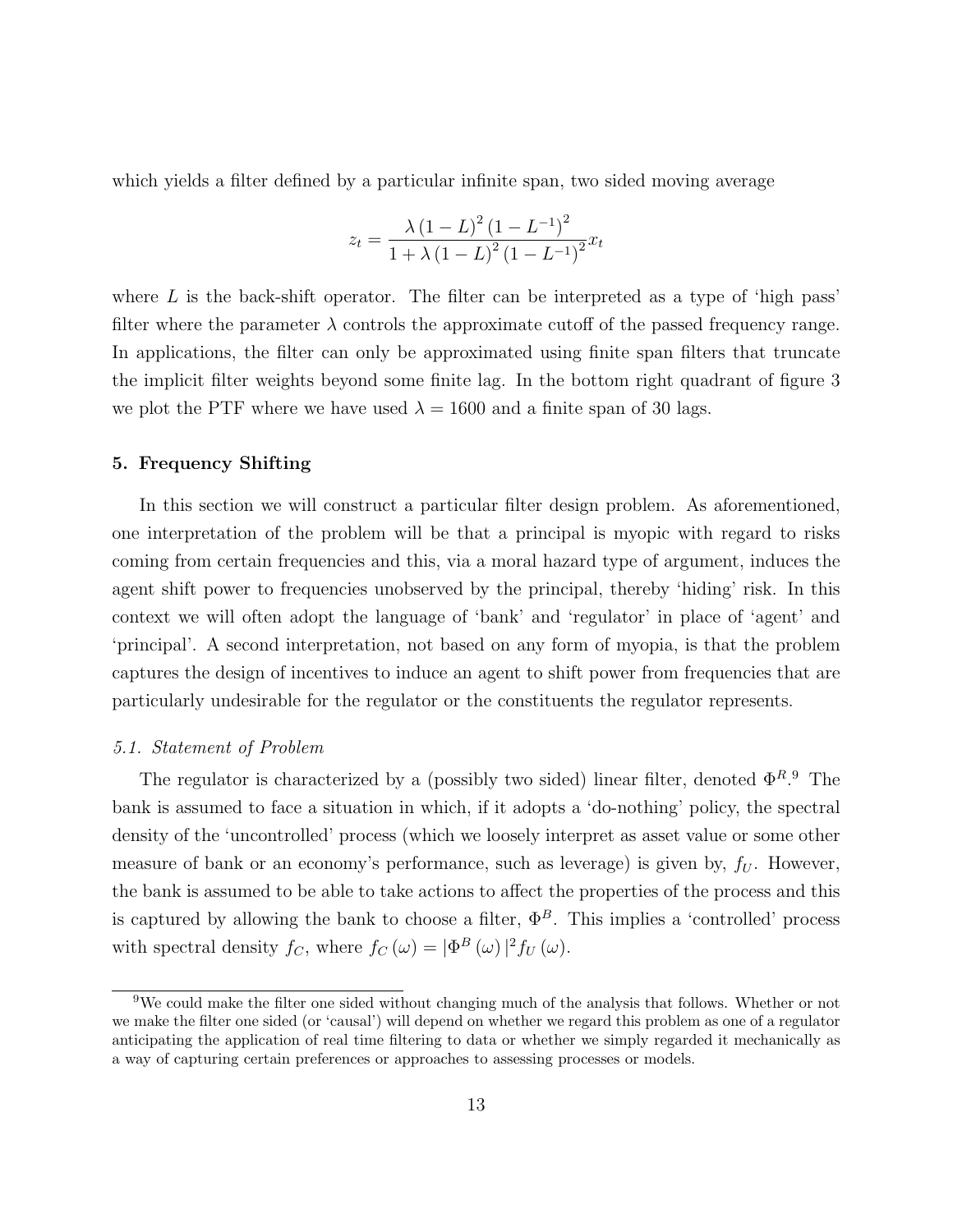The bank is assumed to seek to minimize the variance of the process obtained by applying the regulator's filter to the controlled process, perhaps because it is required by the regulator to hold capital or undertake some other privately costly activity that is increasing in the regulator's perception of variance. Intuitively, the filter the bank chooses in response to the regulator will reduce power at the frequencies where the regulator's filter passes the most power.

One might imagine that if, say, the regulator's filter is a business cycle band pass, the bank would ideally wish to cut power to zero in the passed region, which seems pathological. We wish to avoid such 'bang bang' cases as in the real world, there are operational/technological constraints or costs facing a bank that might mitigate its manipulation of the underlying process. Thus we will model the bank as facing a penalty based on weighted deviations of  $\Phi^B$  from a 'do nothing' filter, using a weighting function  $\varphi(\omega)$ . We also impose the constraint that  $\Phi^B$  leaves unconditional variance unchanged under application of  $\Phi^B$ . The last requirement is to focus the model on issues of 'frequency shifting' rather than changes in variance.

The idea (under the first motivation) is to show that a regulator can be 'tricked' into thinking that variance has declined, when in fact all it observes is a reduction in power at the frequencies the bank knows it is attuned to, with power at other frequencies actually rising to offset those gains. The formal expression of the intuition above is to have the bank choose  $\Phi^B$  to minimize

$$
\int_{-\pi}^{\pi} |\Phi^R(\omega)|^2 \overbrace{|\Phi^B(\omega)}^{f_C(\omega)}|^2 f_U(\omega) + \frac{\varphi(\omega)}{2} |\Phi^B(\omega) - 1|^2 d\omega
$$

subject to

$$
\underbrace{\int_{-\pi}^{\pi} |\Phi^{B}(\omega)|^{2} f_{U}(\omega) d\omega}_{\gamma_{C}(0)} = \underbrace{\int_{-\pi}^{\pi} f_{U}(\omega) d\omega}_{\gamma_{U}(0)}
$$

### 5.2. Reformulation of Problem

Let us impose that  $\Phi^R$  and  $\Phi^B$  are finite span linear filters. In the case of  $\Phi^B$ , the filter is assumed to be one sided (or 'causal'), capturing the idea that it is a control and thus relies only on current and past data. In the case of the regulator's filter, we allow for two sided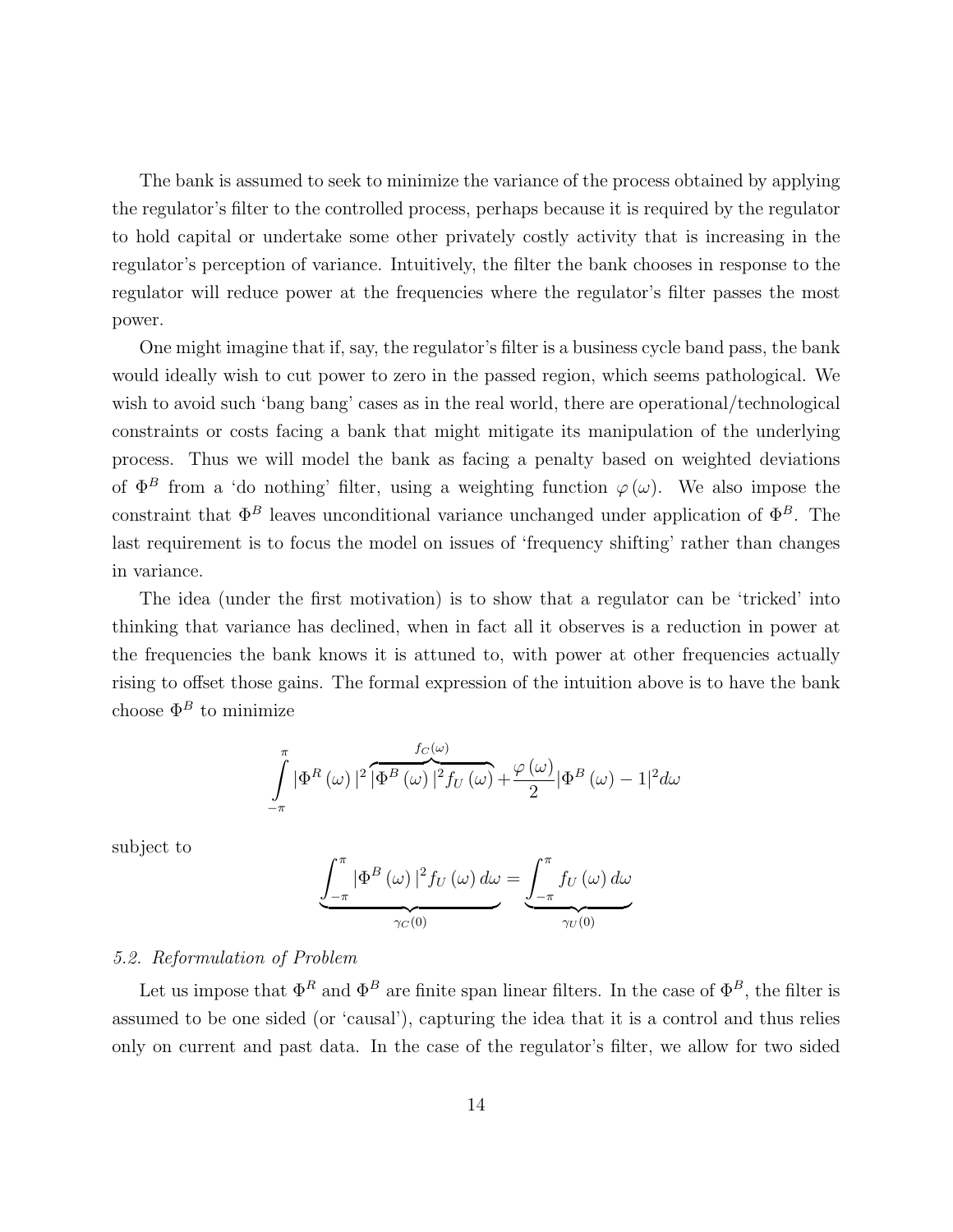filtering. Thus we have

$$
\Phi^{B}(\omega) = \sum_{u=0}^{M^{B}-1} g_{u}^{B} e^{-i\omega u}
$$

$$
\Phi^{R}(\omega) = \sum_{u=-M^{B}}^{M^{B}} g_{u}^{R} e^{-i\omega u}
$$

Therefore, we can model the bank's choice of filter in terms of choosing  $g^B \equiv \{g_u^B\}$ . Similarly, we can take the Fourier transforms of the weighting function,  $\varphi(\omega)$  and the spectral density of the uncontrolled process:

$$
\varphi(\omega) = \frac{1}{2\pi} \sum_{s=-\infty}^{\infty} k_s e^{is\omega}
$$

$$
f_U(\omega) = \frac{1}{2\pi} \sum_{\tau=-\infty}^{\infty} \gamma_\tau e^{i\tau \omega}
$$

Consequently, we can re-express the problem above as

$$
\min_{\{g_u^B\}} \frac{1}{2\pi} \left[ \int_{-\pi}^{\pi} \left( \sum_{u^B, v^B} g_{u^B}^B g_{v^B}^B e^{-i\omega(u^B - v^B)} \right) \left( \sum_{u^R, v^R} g_{u^R}^R g_{v^R}^R e^{-i\omega(u^R - v^R)} \right) \left( \sum_{\tau = -\infty}^{\infty} \gamma_\tau e^{i\tau\omega} \right) + \frac{1}{2} \left( \sum_{s = -\infty}^{\infty} k_s e^{i s \omega} \right) \left( \sum_{u^B, v^B} g_{u^B}^B g_{v^B}^B e^{-i\omega(u^B - v^B)} - \sum_{u^B} g_{u^B}^B \left( e^{-i\omega u^B} + e^{i\omega u^B} \right) + 1 \right) \right]
$$

subject to

$$
\left(\sum_{u^B,v^B} g_{u^B}^B g_{v^B}^B e^{-i\omega(u^B - v^B)} - 1\right)\left(\sum_{\tau = -\infty}^{\infty} \gamma_r e^{ir\omega}\right) = 0
$$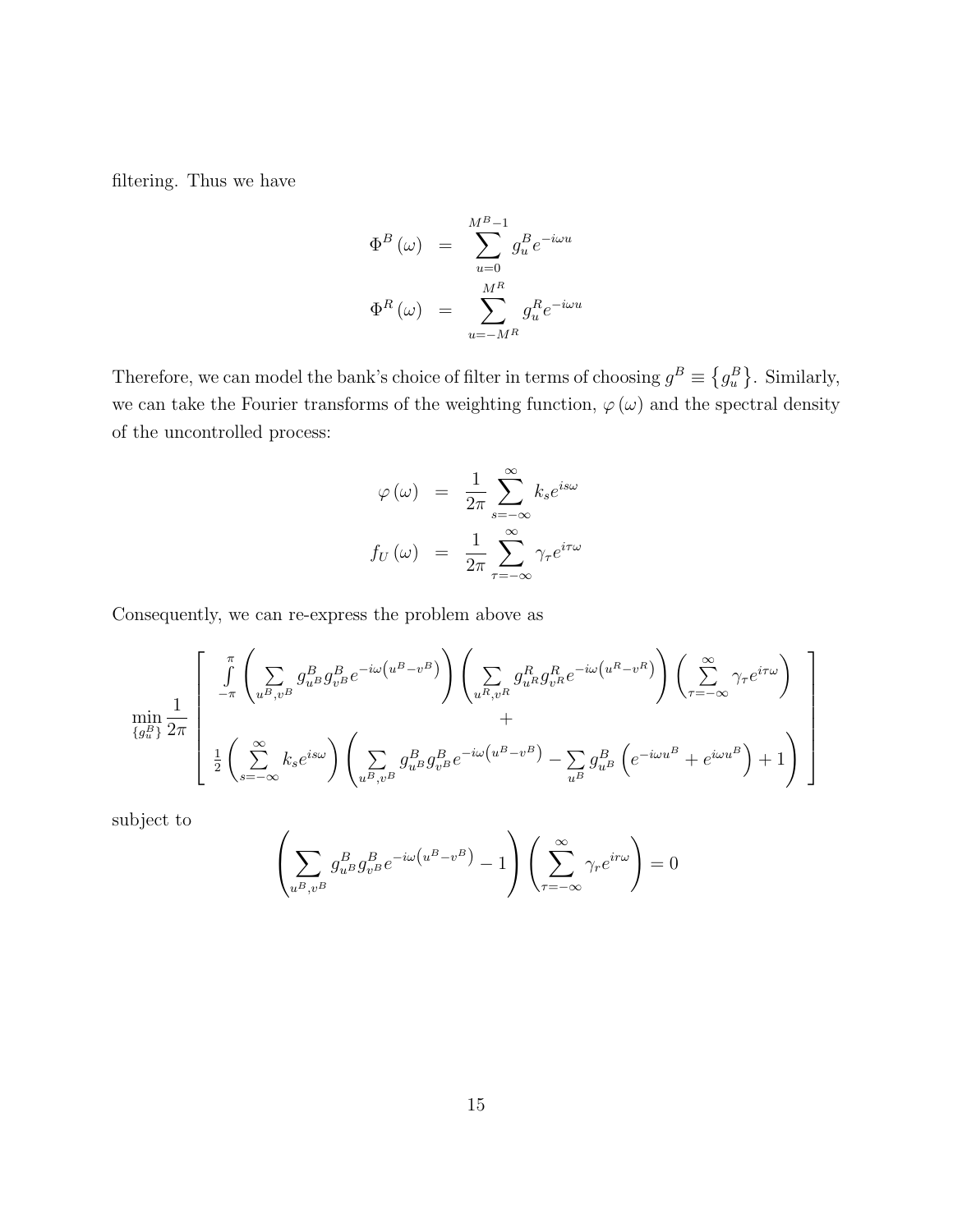Exploiting the orthogonality properties of complex exponentials under integration over  $\omega \in$  $[-\pi, \pi]$ , we can obtain an alternative expression, more amenable to numerical analysis

$$
\min_{g^B} f(g^B; g^R, \gamma, k) = t_1(g^B; \gamma, g^R) + t_2(g^B; k)
$$
  
s.t.  

$$
h(g^B; \gamma) = 0
$$

where

$$
t_{1} (g^{B}; \gamma, g^{R}) = \sum_{u^{B}-v^{B}+u^{R}-v^{R}-r=0} \gamma_{r} g_{u^{B}}^{B} g_{v^{B}}^{R} g_{u^{R}}^{R} g_{v^{R}}^{R}
$$
  
\n
$$
t_{2} (g^{B}; k) = \frac{1}{2} \left( \sum_{u^{B}-v^{B}-s=0} k_{s} g_{u^{B}}^{B} g_{v^{B}}^{B} - \sum_{u^{B}-s=0} k_{s} g_{u^{B}}^{B} - \sum_{u^{B}+s=0} k_{s} g_{u^{B}}^{B} + k_{0} \right)
$$
  
\n
$$
h (g^{B}; \gamma) = \sum_{u^{B}-v^{B}-r=0} \gamma_{r} g_{u^{B}}^{B} g_{v^{B}}^{B} - \gamma_{0}
$$

Thus, taking the regulator's filter, the properties of the uncontrolled process and the penalty weighting function (captured by  $g^R$ ,  $\gamma$  and k respectively), the bank chooses a vector of weights,  $g^B$ , to minimize  $f(g^B; g^R, \gamma, k)$ , subject to equating the variance of the controlled and uncontrolled processes. The function  $f(g^B; g^R, \gamma, k)$  is given by the sum of two components:  $t_1(g^B; \gamma, g^R)$  and  $t_2(g^B; k)$ . The first component captures the variance of the controlled process under the regulator's filter and the second captures the assumed penalization deriving from the deviation of the bank's filter from a 'do-nothing' filter. The latter penalty is intended, through judicious choice of weighting function,  $\varphi(\omega)$ , to capture technological constraints or other incentives the bank faces when deciding how to influence the spectral density of the controlled process.

The penalty term weights squared absolute deviations of the filter's transfer function from that of a 'do-nothing' filter. If the penalty function is constant then the penalty is simply the  $L^2$  distance. While it may be useful to consider non-constant weighting functions as a way of imagining how it might be more difficult or costly to reallocate power from certain frequencies to others (due to some aspect of 'frequency shifting technological constraints),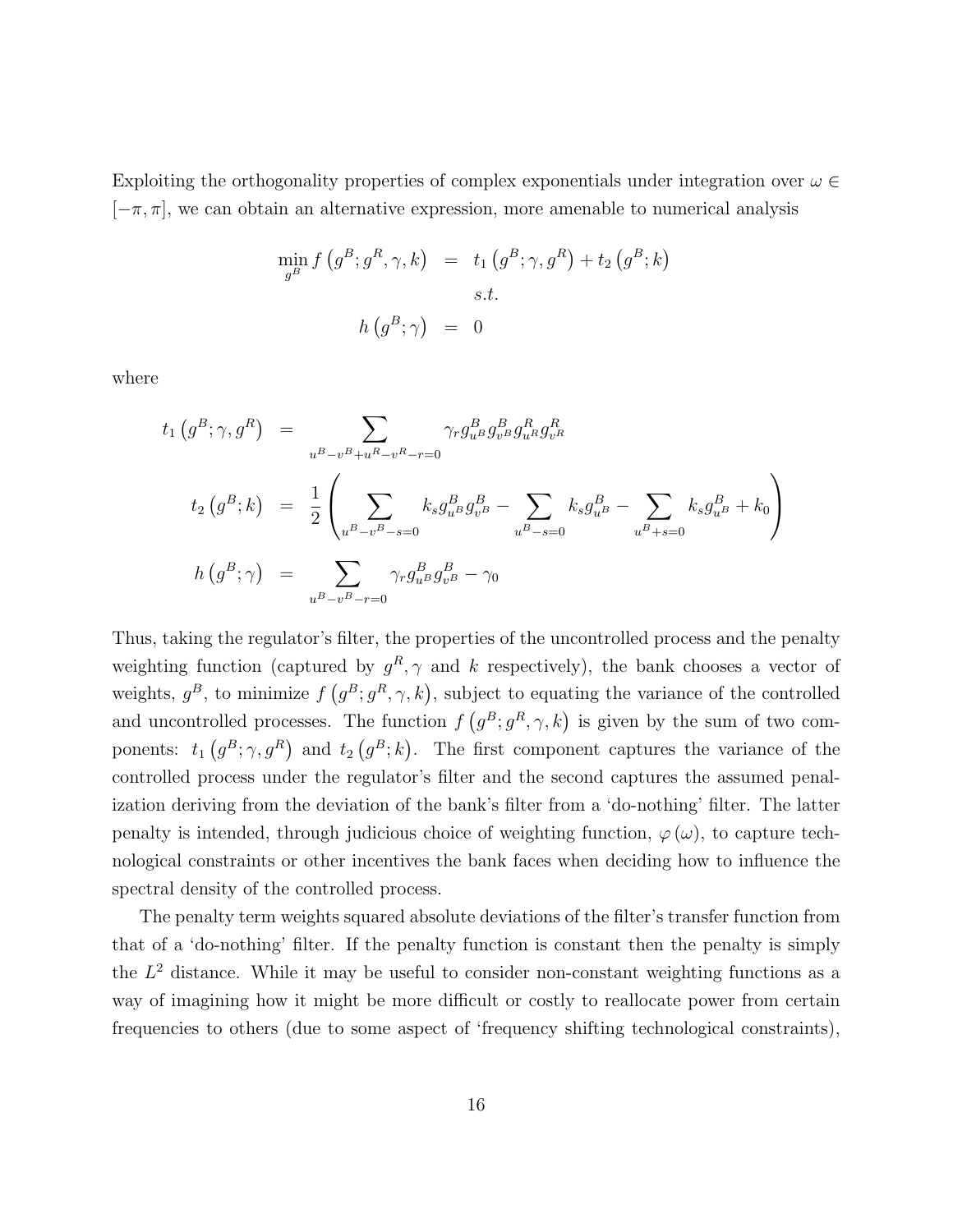we will retain the constant weight in our example below.<sup>[10](#page-1-0)</sup>

#### 5.3. Solution

We first treat the case where, as discussed above, the bank's filter choice reduces to choosing the coefficients of a one sided, finite span filter. We will examine a particular case of this problem in which  $\varphi(\omega)$  is constant at unity, so deviations from a do nothing filter are weighted equally by frequency. We consider two  $\Phi^R$ : both are band pass filters pass with pass bands [0.20, 1.05] and [1.57, 2.34], respectively.

All else equal, the bank will wish to reduce power within the passed band, and, to maintain overall variance, raise it at others. However, it will not choose to reduce power within the passed band to a pathological degree due to the presence of the penalization. This is reflected in the PTFs implied by the bank's filter weights (obtained through numerical optimization), displayed in figure [4.](#page-29-0) We observe that the bank chooses to reduce power through the passed range but that the deviation from the uncontrolled spectral density is fairly modest, reflecting the restriction of using a finite span filter but also, importantly, the incentives implied by the penalty function. Due to the iso-variance constraint, attenuation though the passed frequencies must be offset by amplification at others. Due to the penalty for manipulation, the deviations from the 'do-nothing' filter are smoothed.

To clarify the role of the penalty component, we illustrate the PTFs obtained under different (constant) penalty weights. Figure [5](#page-29-1) shows that the attenuation of power through the regulator's passed frequency range is much more extreme as we reduce the penalty weight.

Motivated by the prevalence of Hodrick-Prescott (H-P) filtering (and the various controversies over its inappropriate application) we also consider a bank's response to different types of H-P filter, for different values of  $\lambda$ . In figure [6](#page-30-0) we see the PTFs of three filters in the first three quadrants and, in the bottom right quadrant, the PTFs implied by the bank's respective best responses. As one might expect, the bank shifts power to the low frequencies that are attenuated under the H-P filters. Given the proposed use of H-P filters in distinguishing cyclical and unsustainable fluctuations in credit and other financial measures, there may be the concern that this sort of frequency shifting may be undertaken as a form

 $10$ In the appendix we illustrate some alternative weighting functions. Note that deviations in the phase dimension will also be penalized although, as yet, I have not examined the phase shifts implicit in the bank's chosen filter. The analysis undertaken so far is largely in terms of the effects on amplitudes.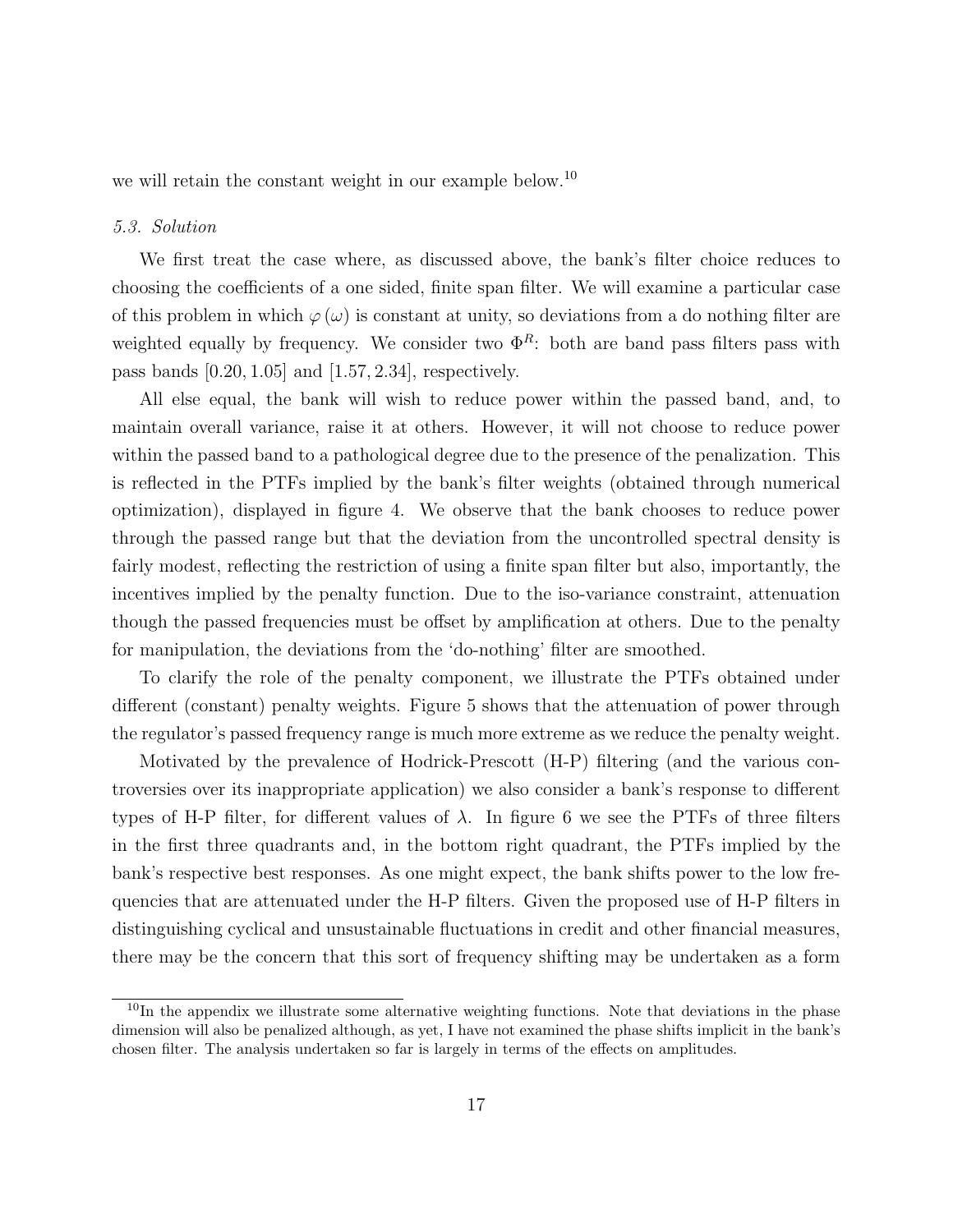of regulatory arbitrage.

Now, as discussed above, even if one does not find arguments for frequency-sensitive myopia as a justification for characterizing a regulator by a filter, one can also motivate this framework by envisaging a regulator who cares about risk at certain frequencies, more than at others. The spectral welfare cost functions of [Otrok](#page-26-7) [\(2001b\)](#page-26-7) for agents with habits, for example, are shown to imply monotonically increasing costs of power as frequency increases. This could be taken as a justification for a regulatory filter that weights higher frequencies more heavily, and thus has a PTF qualitatively like that in the first panel of figure [7.](#page-30-1) The second panel indicates the PTFs of the agent's filter for different weights on the penalty term.<sup>[11](#page-1-0)</sup> This shows that the agent has been induced to reallocate power to the less costly frequencies, which might be thought desirable.

Going beyond appealing to deep preferences over the spectral properties of consumption, one might also think that particular forms of market incompleteness may induce a preference ordering over the spectral properties of income. Inspired partly by [Deaton](#page-25-11) [\(1991\)](#page-25-11) I propose a very simple income fluctuation problem in which there is a no-borrowing constraint, an agent only has access to a riskless bond and faces a stochastic income stream given by an AR(1) process. The period payoff function is assumed to be  $u(c) = \frac{c^{1-\varphi}-1}{1-c}$  $\frac{1-\varphi-1}{1-\varphi}$ , assets evolve as  $\frac{a_t}{1+r} + c_t = w \exp\{z_t\} + a_{t-1}$  and  $z_t = \rho z_{t-1} + \sigma \epsilon_t$ . We will vary  $\rho$  and adjust  $\sigma$  to maintain the same unconditional variance of  $z_t$  and examine the effect on the variability of consumption.[12](#page-1-0) The results of this experiment are displayed in table [1](#page-19-0) where we observe that buffer stock saving is less successful at smoothing consumption when for (approximately) the same variance, the income process becomes more persistent. This suggests a regulator might wish to apply a filter that emphasizes lower frequencies.

#### 5.4. Operationalizing a frequency shift

In this section we describe a framework for characterizing investment projects, or assets, by their spectral properties. We show how one can imagine a bank inducing a portfolio with particular spectral properties by assembling a weighted collection of assets with power at different frequencies. This is an attempt to take the intuition from the previous filter design problem and transfer it to a slightly more realistic setting. Clearly banks are not in the

<sup>&</sup>lt;sup>11</sup>Given our change in interpretation it is perhaps more suitable to use 'agent' rather than 'bank' here <sup>12</sup>The process for  $z_t$  will actually be approximated using the method proposed by [Tauchen](#page-26-9) [\(1986\)](#page-26-9)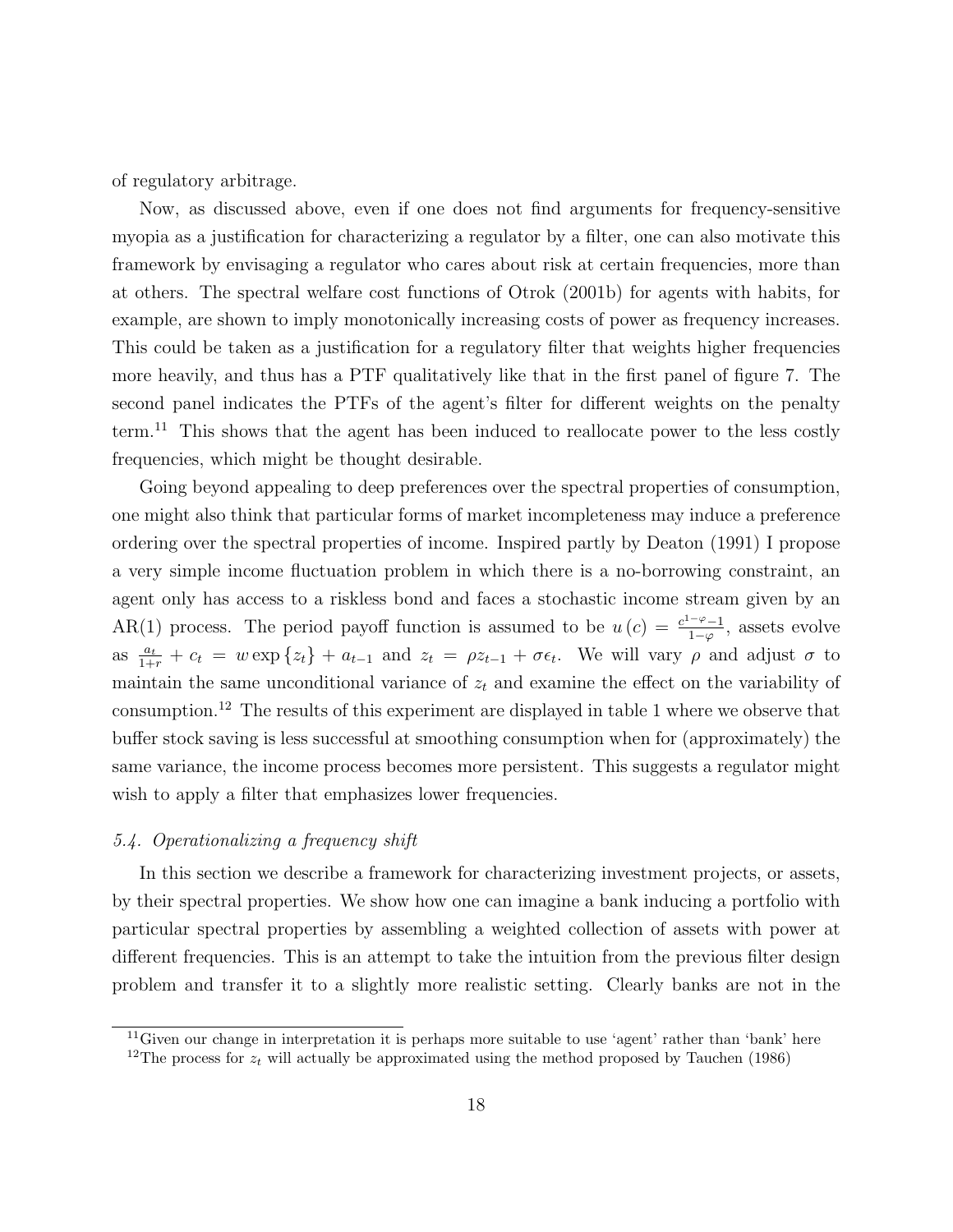| $\rho$       | $SD(w \exp\{z_t\})$ | SD(c) |
|--------------|---------------------|-------|
| $\mathbf{0}$ | 0.26                | 0.07  |
| 0.3          | 0.26                | 0.09  |
| 0.6          | 0.26                | 0.12  |
| 0.9          | 0.27                | 0.24  |

<span id="page-19-0"></span>Table 1: The effects of changing the persistence of income fluctuations on consumption.

business of explicitly choosing filters but one can imagine a portfolio selection problem that leads to the tuning of spectral properties of the overall portfolio.

#### 5.4.1. Stochastic cycles

Primitives within our analysis will be 'stochastic cycles', as discussed in [Harvey](#page-25-4) [\(1993\)](#page-25-4). To construct such processes, we first envisage a cyclical component,  $\varphi_t$ , given by

$$
\varphi_t = \alpha \cos \lambda t + \beta \sin \lambda t
$$

We can render this deterministic cycle stochastic by allowing  $\alpha$  and  $\beta$  to evolve over time. To allow for this we posit a recursion for  $\varphi_t$  as follows

$$
\begin{pmatrix} \varphi_t \\ \varphi_t^* \end{pmatrix} = \begin{pmatrix} \cos \lambda & \sin \lambda \\ -\sin \lambda & \cos \lambda \end{pmatrix} \begin{pmatrix} \varphi_t \\ \varphi_t^* \end{pmatrix}
$$

where  $\varphi_0 = \alpha$  and  $\varphi_0^* = \beta$ . The auxiliary variable  $\varphi_t^*$  is of no intrinsic importance. To introduce randomness, we add two white noise disturbances to the model,  $\kappa_t$  and  $\kappa_t^*$ , which we assume to be uncorrelated and of equal variance. Finally, we also introduce a damping parameter,  $\rho$ , to allow for additional flexibility in the  $\varphi_t$  process. Thus we have an augmented process given by

$$
\begin{pmatrix} \varphi_t \\ \varphi_t^* \end{pmatrix} = \rho \begin{pmatrix} \cos \lambda & \sin \lambda \\ -\sin \lambda & \cos \lambda \end{pmatrix} \begin{pmatrix} \varphi_t \\ \varphi_t^* \end{pmatrix} + \begin{pmatrix} \kappa_t \\ \kappa_t^* \end{pmatrix}
$$

Consequently, we have that

$$
\begin{pmatrix} \varphi_t \\ \varphi_t^* \end{pmatrix} = \begin{pmatrix} 1 - \rho \cos \lambda L & -\rho \sin \lambda L \\ \rho \sin \lambda L & 1 - \rho \cos \lambda L \end{pmatrix}^{-1} \begin{pmatrix} \kappa_t \\ \kappa_t^* \end{pmatrix}
$$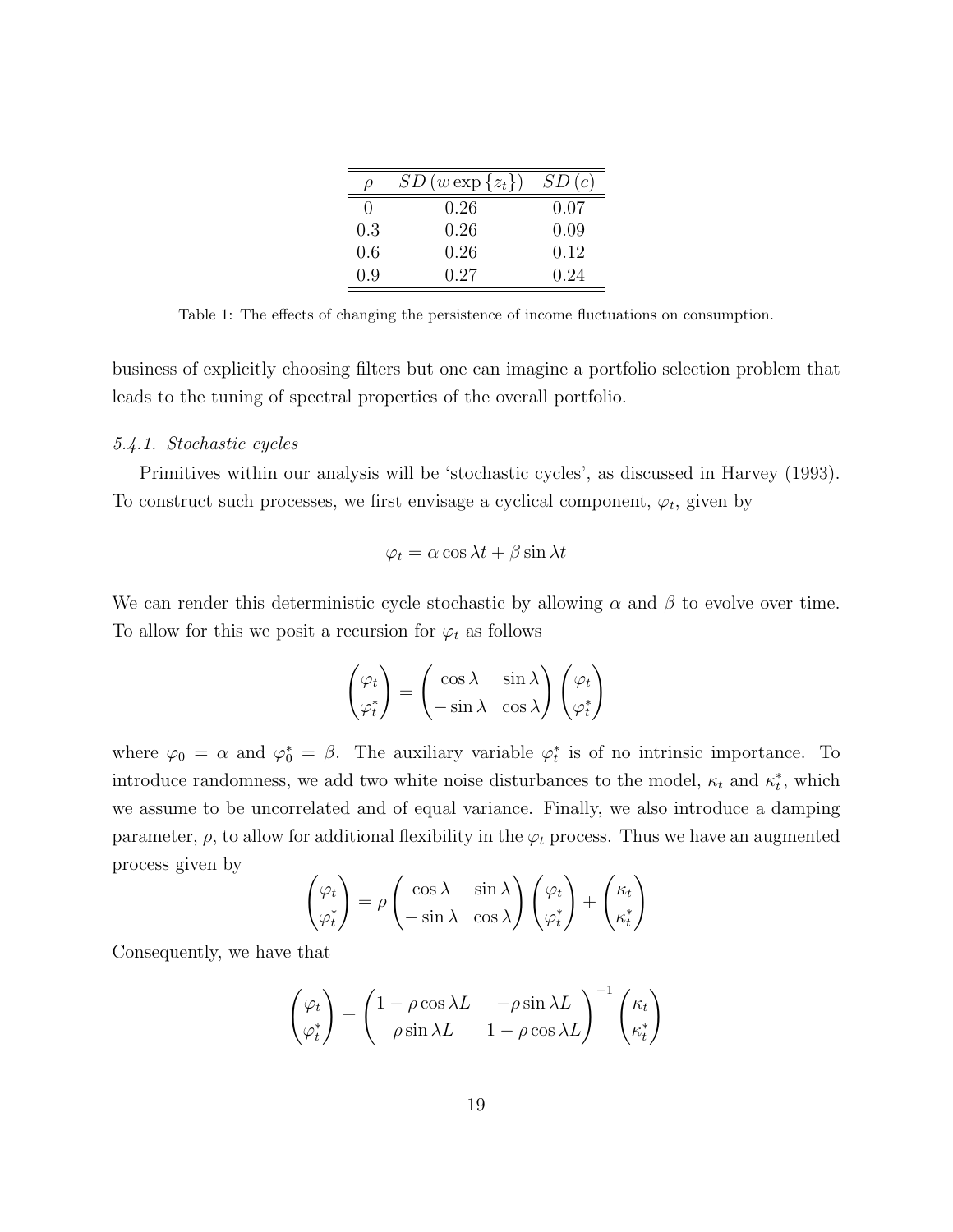Thus, we can express  $\varphi_t$  as

$$
\varphi_t = \frac{1 - \rho \cos \lambda L}{1 - 2\rho \cos \lambda L + \rho^2 L^2} \kappa_t + \frac{\rho \sin \lambda L}{1 - 2\rho \cos \lambda L + \rho^2 L^2} \kappa_t^*
$$

which is the sum of two uncorrelated  $ARMA(2,1)$  processes, where the AR and MA coefficients are particular functions of the primitive parameters,  $\rho$  and  $\lambda$ . This allows us very easily to calculate the spectral density of  $\varphi_t$  and, in fact, any linear combination of uncorrelated stochastic cycles.

By varying  $\rho$  and  $\lambda$  one can tune the properties of the stochastic cycle in question. The parameter,  $\lambda$ , controls the location of a 'peak' in the associated spectral density, whereas  $\rho$ controls how sharply concentrated is the power around the peak. As  $\rho \rightarrow 1$  the peak becomes sharper and, at  $\rho = 1$ , assuming non-degenerate innovations, the cyclical process becomes non-stationary and the spectral density is no longer well defined. In figure [8](#page-31-0) we depict the spectral densities of two stochastic cycles as well as those of two linear combinations of the cycles. In the top row we see the spectral densities of stochastic cycles with  $\{\rho, \lambda\} = \{0.9, \frac{\pi}{2}$  $\frac{\pi}{2}$ and  $\{0.8, \frac{\pi}{10}\}\$  respectively. On the second row we observe the spectral densities obtained by linear combinations of the two stochastic cycles, with weights of 0.6 (0.4) and 0.4 (0.6) on the first (second) cycle.

#### 5.4.2. Assets

We will think of 'projects' or 'assets' that banks can invest in, in terms of stochastic cycles. Clearly this is an abstraction but it is intended to capture the idea that different risky ventures may exhibit different spectral properties and, by combining them, the bank can tune the spectral properties of an overall portfolio. Thus, in the same way that models of shareholder myopia and executive short-termism often posit stylized projects with different time profiles of returns, here we propose a different set of projects, characterized instead by the frequencies at which they have power.

We model the banks as having access to a set of investment projects, each of which is a stochastic cycle. All of the projects are normalized such that they share the same unconditional variance and the projects are independent of each other. Let this set be denoted (with some abuse of notation)

$$
\Xi = \left\{ \varphi_t^{i,j} : \rho_i \in \varrho, \lambda_j \in \Lambda \right\}
$$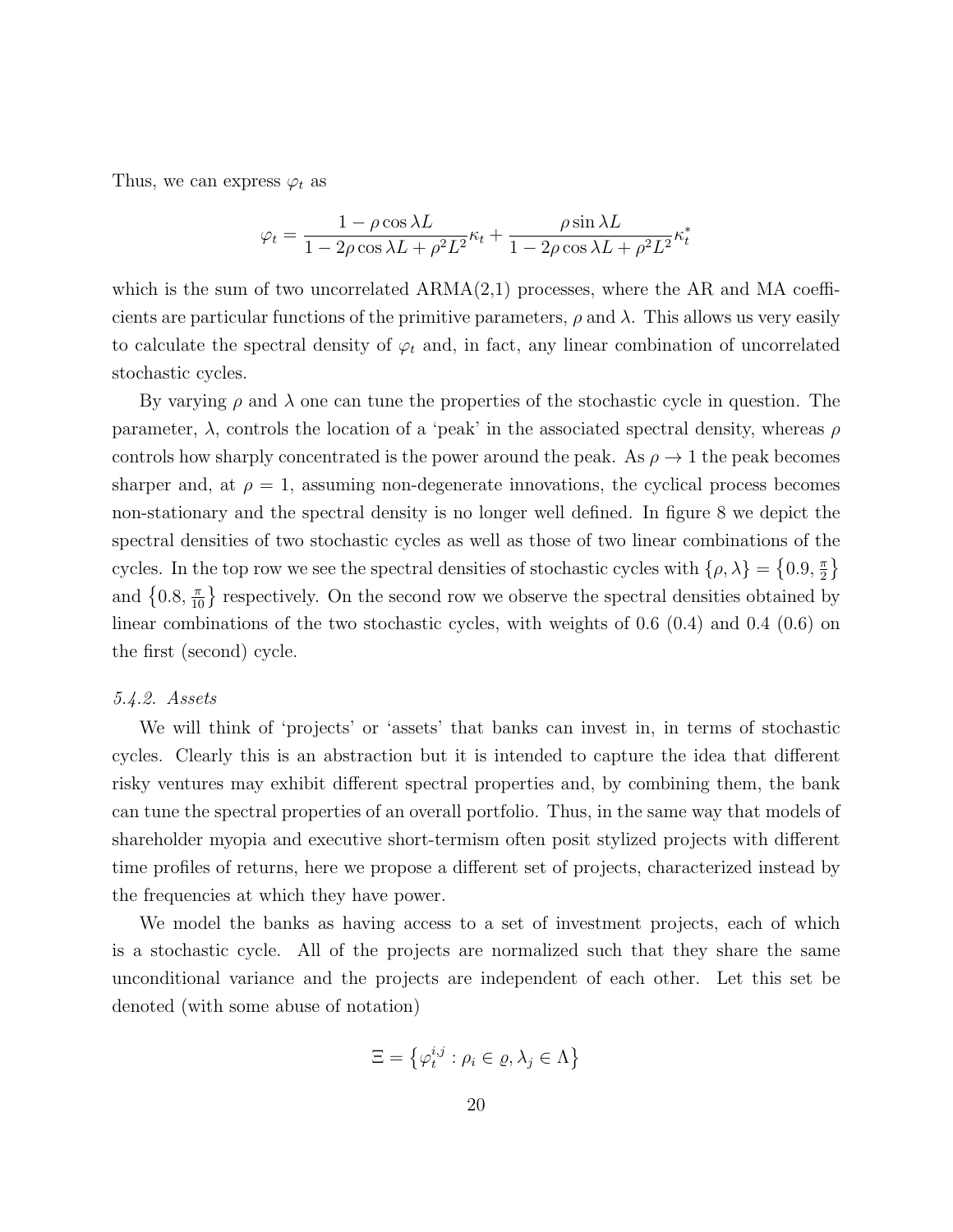where I posit sets,  $\rho$  and  $\Lambda$  of possible values of the damping and spectral peak parameters, respectively, and adjust the (common) standard deviation of  $\kappa_t$  and  $\kappa_t^*$ , to maintain a particular unconditional variance of the cycle, given  $(\rho_i, \lambda_j)$ . I refer to  $\Xi$  as a 'generating set' for the bank's portfolio problem.

As discussed above, we wish to model the response of a bank to regulatory incentives, given technological constraints, in terms of the choice of a filter. Applying the resulting filter to the uncontrolled process yields a filtered or controlled process with a particular spectral density. Banks do not explicitly choose filters but one may envisage an approximation of the filtered spectral density through appropriate combination of cycles drawn from a given generating set, Ξ. We give a parsimonious example of such an approximation problem below.

Let us define the distance between two spectral densities in an  $L^2$  sense

$$
||f_1, f_2|| \equiv \int_{-\pi}^{\pi} |f_1(\omega) - f_2(\omega)|^2 d\omega
$$

then, if we have a 'target' spectral density,  $f_T$ , and a generating set  $\Xi$ , then we seek a vector of weights,  $w \geq 0$  that minimizes  $|| f_T, f_P (w) ||$  where  $f_P (\omega) = \sum$ i,j  $w_{i,j}^2 f_{i,j}(\omega)$  and  $f_{i,j}$  is the spectral density associated with stochastic cycle  $\varphi_t^{i,j} \in \Xi$ .

Consider first the case where  $\Xi$  comprises stochastic cycles with  $\{\rho, \lambda\} = \{0.9, \frac{\pi}{2}\}$  $\frac{\pi}{2}$  and  $\{0.8, \frac{\pi}{10}\}\$  and where the target spectral density is that given by combining these two cycles with  $w = (0.2, 0.8)$ . In this pathological case, we can replicate the target spectral density perfectly by searching for the weights that minimize  $||f_T, f_P (w)||$ , since we recover w =  $(0.2, 0.8)$ . Now, however, suppose that  $\Xi$  is unchanged but we now generate the target spectral density by combing cycles given by  $\{\rho, \lambda\} = \{0.9, \frac{\pi}{2}\}$  $\{\frac{\pi}{2}\}, \{0.8, \frac{\pi}{10}\}$  and  $\{0.3, 0.3\},$  using weights  $w = (0.31, 0.31, 0.38)$ . We can no longer perfectly replicate the spectral density by combining cycles from  $\Xi$  (since we have created the target spectral by weighting 'independent' cycles from  $\Xi \cup \{\{0.3, 0.3\}\}\)$ . Thus we will face approximation error at the minimizing w. In this case, solving the minimization problem yields a minimizing portfolio weights vector of  $w = (0.3798, 0.3114)$ . Figure [9](#page-31-1) shows the approximation to the target spectral density obtained by applying these weights. With a rich enough set of generating cycles one can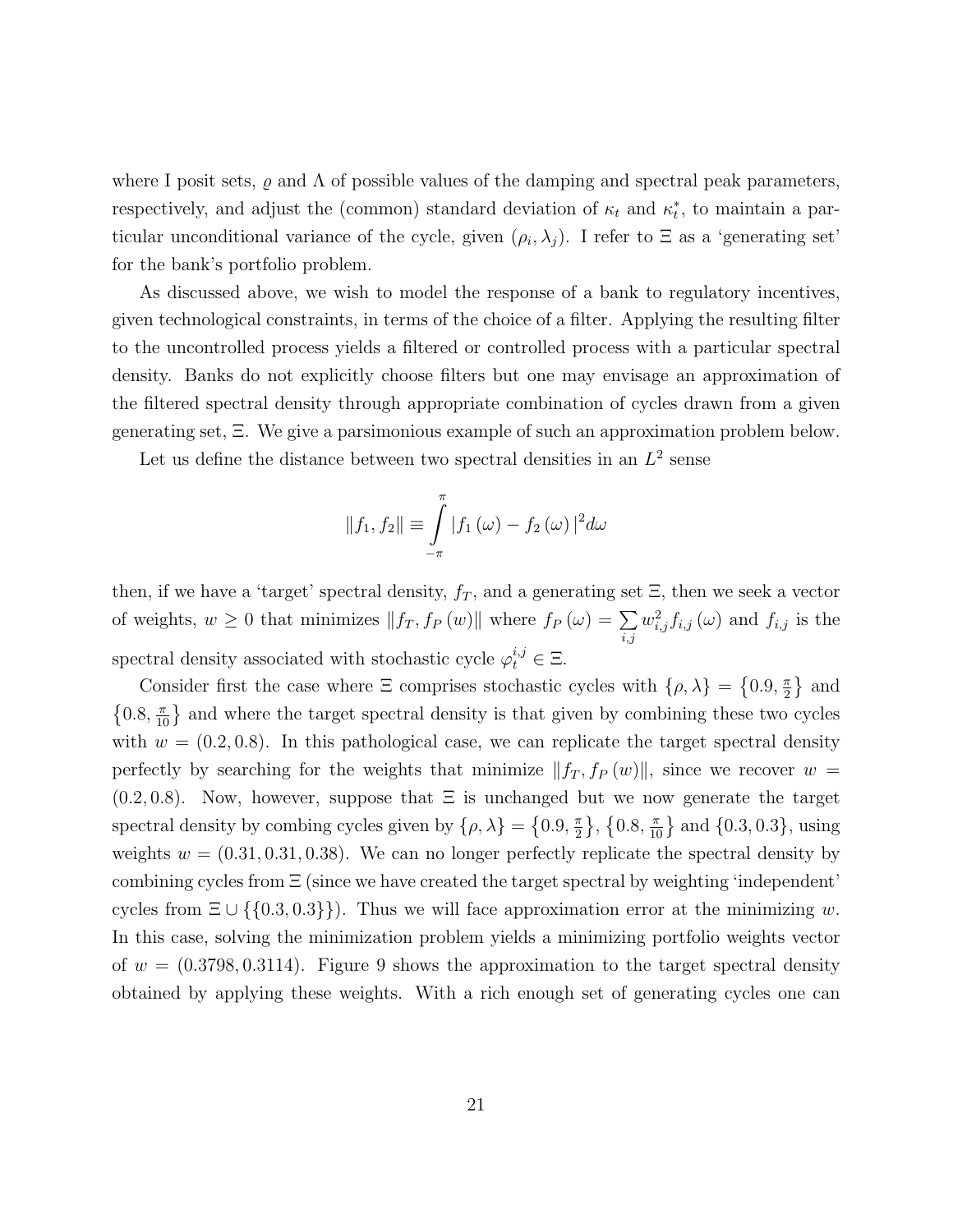approximate a target spectral density extremely closely.[13](#page-1-0)

We envisage the bank as forming a portfolio from  $\Xi = (0.5, 0.9) \times (0.5, 2.5)$ , so from a set of four stochastic cycles. The regulator's filter, again, is a band pass, but with passed frequency range of (0.20, 1.05), which are frequencies corresponding to periodicities of 32 and 6 time units. In quarterly units, this is the range typically denoted 'business cycle' frequencies. We again use the constant unity penalty function. In the first panel of figure [10](#page-32-0) we display the controlled spectral density were the bank not penalized for deviating from a do-nothing filter (though still subject to maintaining the same variance as the uncontrolled process), as well as the uncontrolled (white noise) spectral density. We observe that, in this case, the bank would load on a stochastic cycle that leaves almost no power in the passed frequency range, while having substantial power at high frequencies. Under the penalized case, however, in the second panel of the figure, the bank still is seen to reduce power through the passed region substantially, but does so by combining stochastic cycles in a way that leaves power allocated more evenly between low and high frequencies.

While we will focus on stochastic cycles as a useful example, a possible alternative financial product that one might envisage would be a twist on a standard variance swap, which we would denote a 'frequency swap'. A variance swap pays off

$$
N_v\left(\sigma_r^2-\sigma_s^2\right)
$$

where  $N_v$  is the notional variance,  $\sigma_r^2$  is realized variance over the duration of the swap and  $\sigma_s^2$  is the variance strike, conventionally set so that money does not trade hands at execution. It seems fairly simple to conceive of adding an additional dimension to this product, which is a band of frequencies over which the realize variance applies. Thus, if we imagine contracting based on a particular band,  $\omega \in [\underline{\omega}, \overline{\omega}]$ , we could define a frequency swap's payoff as

$$
N_{v,\underline{\omega},\overline{\omega}}\left(\sigma^2_{r,\underline{\omega},\overline{\omega}}-\sigma^2_{s,\underline{\omega},\overline{\omega}}\right)
$$

with obvious notation for the notional and strike and where  $\sigma_{r,\omega,\overline{\omega}}^2$  is the realized variance of a band pass filtered version of the underlying process over the duration of the swap. One

<sup>&</sup>lt;sup>13</sup>This is loose - there is probably a way to formalize this in the context of vector spaces and using projections.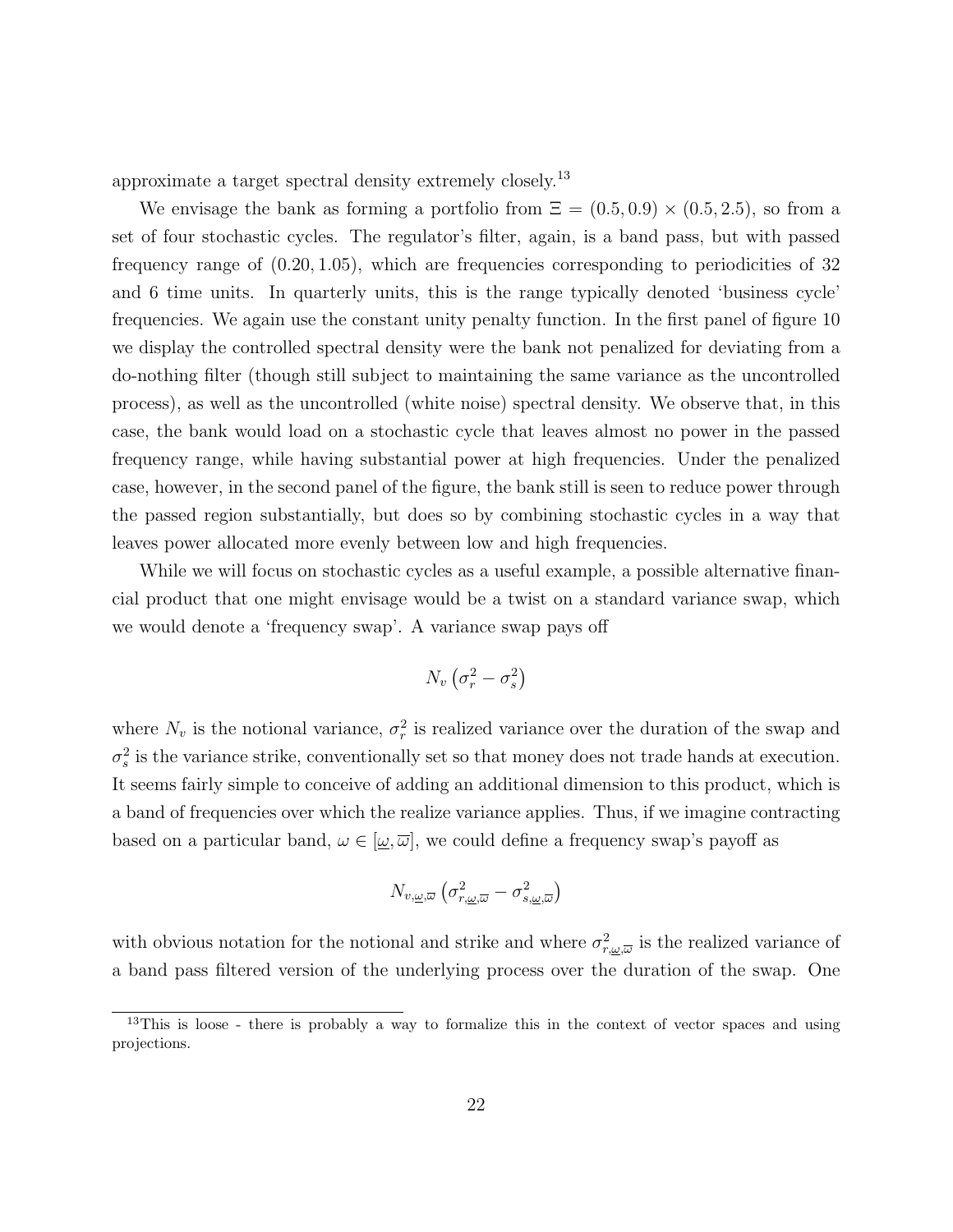might imagine that certain market participants might naturally be more exposed to certain frequencies of risk and, thus, would write this sort of asset as a hedge. Alternatively, if a speculator happens not to have a view on overall variance but does have a view on what frequencies the variance will come from, then this product could conceivably allow a position to be taken based on this view. It is possible that such products already exist or can be synthesized.

#### 6. Conclusions

In this paper we propose frameworks for endogenizing the spectral properties of stochastic processes that are under the influence of some agent. We motivate this in two ways. Firstly, we imagine that the agent is seeking to hide risk from a principal who wishes variance to be reduced but is myopic with regard to particular frequency ranges. Under this interpretation we think of the agent as being a 'bank' and the principal being a macroprudential 'regulator'. Secondly, we imagine that the principal may be equally well aware of all frequencies but is more concerned about risk at certain frequencies, perhaps because of the deep preferences of its constituents or because of differential ability of the constituents to insure themselves against different frequencies of risk.

The first framework entails characterizing the regulator's perception (or tastes) as a 'filter' and then deriving a best response of the agent, also in terms of a filter that is regarded as the agent's control. In the second framework, we envisage the agent choosing to invest in projects with different spectral properties, thereby tuning the characteristics of his portfolio. In both cases we observe that the agent attempts to shift power from frequencies emphasized by the regulator's filter to those that are not. Depending on the 'frequency shifting' technology the agent faces, the manipulation of the spectral properties appears to be smoothed across frequencies.

We argue that this framework helps us evaluate possible problems, from a strategic perspective, that might arise from unthinkingly basing regulation on filtered series or from a particular concentration on certain frequencies, such as an emphasis on smoothing a business cycle. In addition, the framework may eventually help provide a way of designing incentives that, rather than inducing regulated agents to reduce risk at all frequencies, can induce more targeted reduction in power at particularly salient frequencies.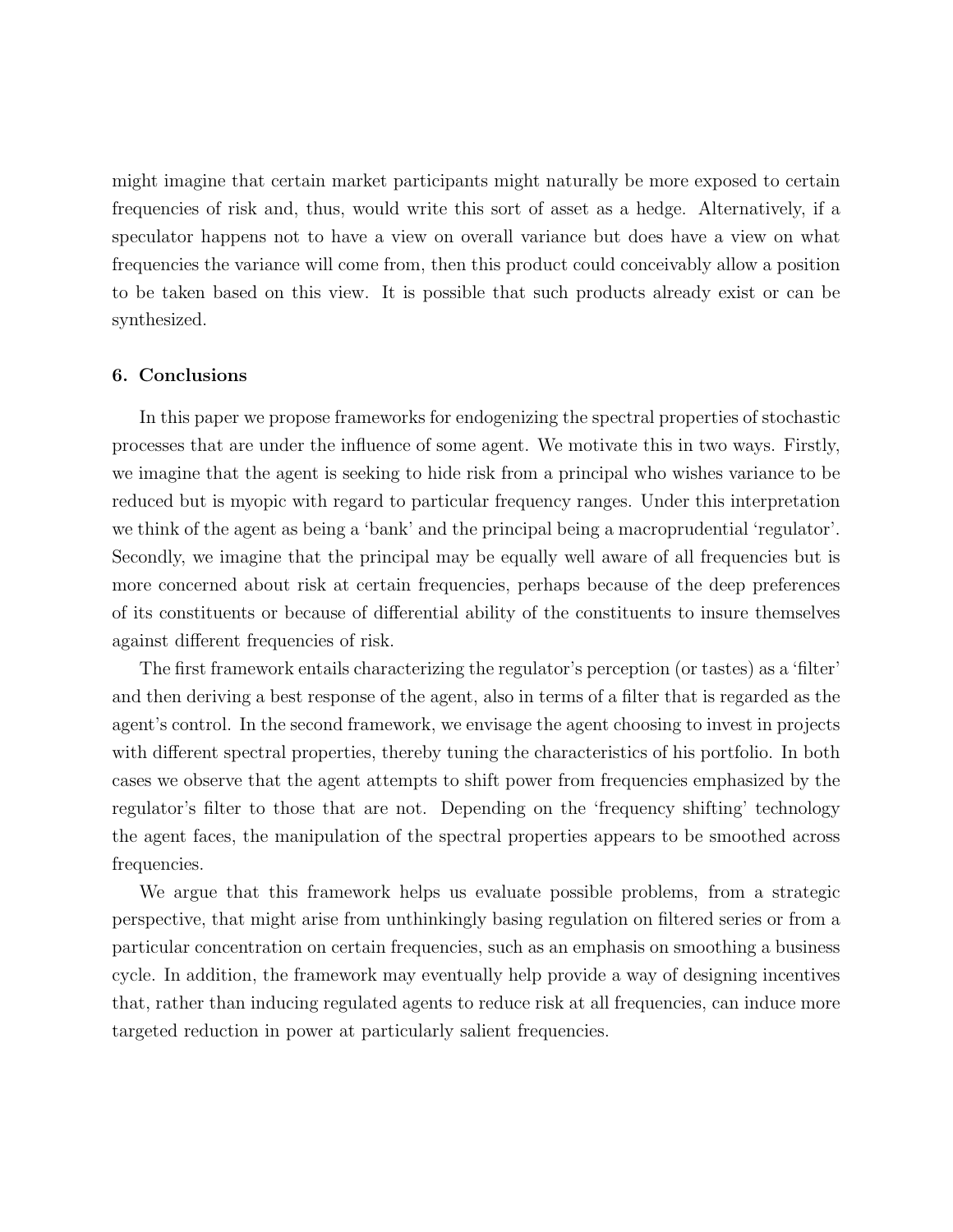#### References

- <span id="page-24-9"></span>Alvarez, F., and U. J. Jermann (2004): "Using Asset Prices to Measure the Cost of Business Cycles," Journal of Political Economy, 112(6), 1223–1256.
- <span id="page-24-0"></span>Baxter, M., and R. G. King (1999): "Measuring Business Cycles: Approximate Band-Pass Filters For Economic Time Series," The Review of Economics and Statistics, 81(4), 575–593.
- <span id="page-24-6"></span>BORIO, C., AND M. DREHMANN (2009): "Assessing the risk of banking crises - revisited," BIS Quarterly Review.
- <span id="page-24-8"></span>Bowden, R. J. (1977): "Spectral Utility Functions and the Design of a Stationary System," Econometrica, 45(4), pp. 1007–1012.
- <span id="page-24-2"></span>BROCK, W. A., S. N. DURLAUF, AND G. RONDINA (2008): "Design Limits and Dynamic Policy Analysis," NBER Working Papers 14357, National Bureau of Economic Research, Inc.
- <span id="page-24-3"></span>Canova, F. (1998): "Detrending and business cycle facts: A user's guide," Journal of Monetary Economics, 41(3), 533–540.
- <span id="page-24-4"></span>(2010): "EconomicDynamics Interviews Fabio Canova on the Estimation of Business Cycle Models," EconomicDynamics Newsletter, 11(2).
- <span id="page-24-7"></span>Chen, D. X., and I. Christensen (2010): "The Countercyclical Bank Capital Buffer: Insights for Canada," Discussion paper, Bank of Canada.
- <span id="page-24-1"></span>CHRISTIANO, L. J., AND T. J. FITZGERALD (2003): "The Band Pass Filter," *International* Economic Review, 44(2), 435–465.
- <span id="page-24-5"></span>Christiano, L. J., and R. J. Vigfusson (2003): "Maximum likelihood in the frequency domain: the importance of time-to-plan," Journal of Monetary Economics, 50(4), 789– 815.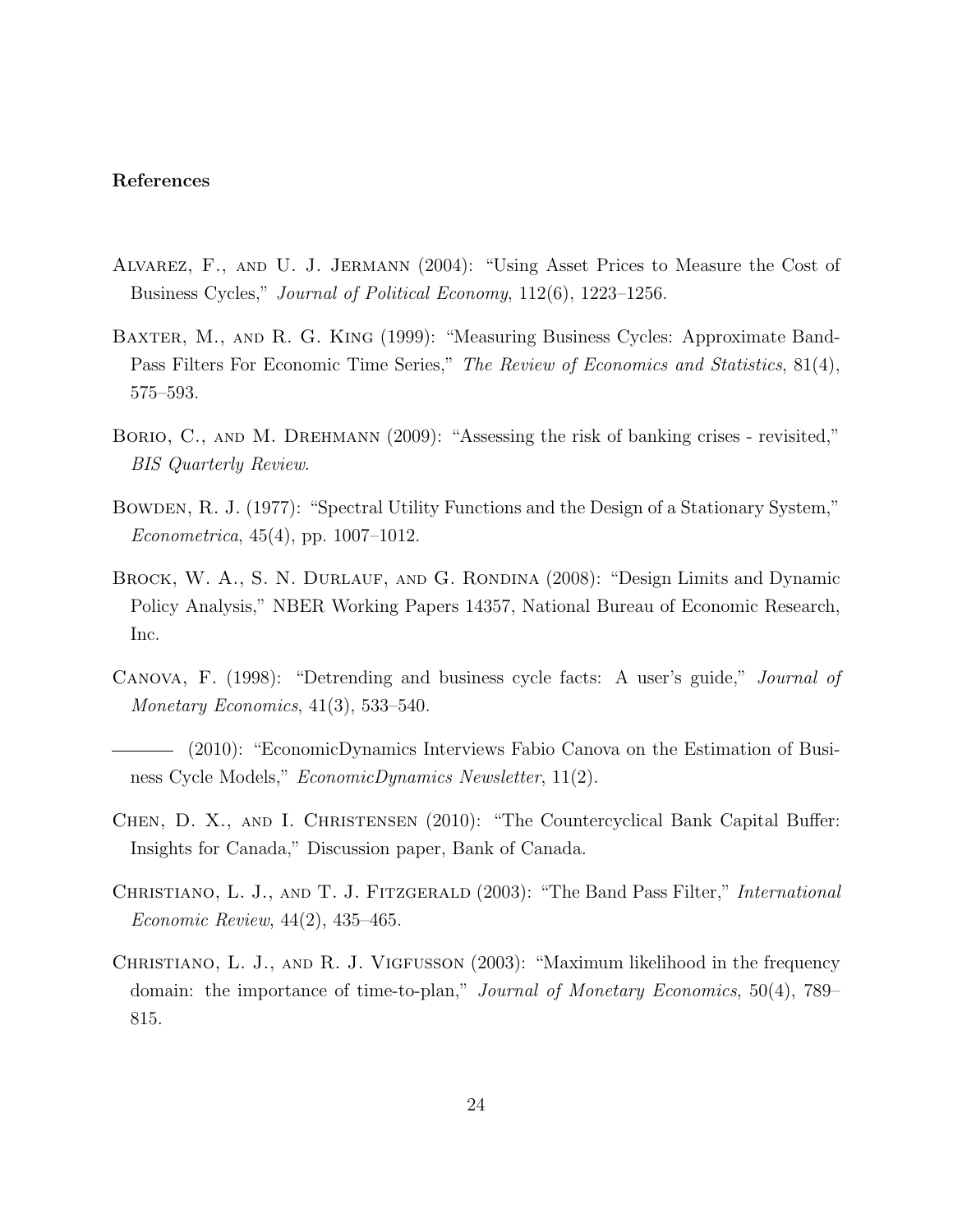- <span id="page-25-6"></span>Cogley, T. (2008): "data filters," in The New Palgrave Dictionary of Economics, ed. by S. N. Durlauf, and L. E. Blume. Palgrave Macmillan, Basingstoke.
- <span id="page-25-5"></span>Cogley, T., and J. M. Nason (1995): "Effects of the Hodrick-Prescott filter on trend and difference stationary time series Implications for business cycle research," Journal of Economic Dynamics and Control, 19(1-2), 253–278.
- <span id="page-25-0"></span>CROWLEY, P. M., AND A. HUGHES HALLETT (2011): "The great moderation under the microscope: decomposition of macroeconomic cycles in US and UK aggregate demand," Research Discussion Papers 13/2011, Bank of Finland.
- <span id="page-25-11"></span>DEATON, A. (1991): "Saving and Liquidity Constraints," *Econometrica*, 59(5), 1221–48.
- <span id="page-25-10"></span>DEW-BECKER, I., AND S. GIGLIO (2013): "Asset pricing in the frequency domain: theory and empirics," Working Paper.
- <span id="page-25-7"></span>Edge, R. M., and R. R. Meisenzahl (2011): "The Unreliability of Credit-to-GDP Ratio Gaps in Real Time: Implications for Countercyclical Capital Buffers," International Journal of Central Banking, 7(4), 261–298.
- <span id="page-25-8"></span>HANSEN, L. P., AND T. J. SARGENT (1993): "Seasonality and approximation errors in rational expectations models," Journal of Econometrics, 55(1-2), 21–55.
- <span id="page-25-4"></span>HARVEY, A. C. (1993): *Time Series Models*. The MIT Press, 2 edn.
- <span id="page-25-2"></span>HARVEY, A. C., AND A. JAEGER (1993): "Detrending, Stylized Facts and the Business Cycle," Journal of Applied Econometrics, 8(3), 231–47.
- <span id="page-25-3"></span>HARVEY, A. C., AND T. TRIMBUR (2008): "Trend Estimation and the Hodrick-Prescott Filter," Journal of the Japanese Statistical Society, 38(1), 41–49.
- <span id="page-25-1"></span>HODRICK, R. J., AND E. C. PRESCOTT (1997): "Postwar U.S. Business Cycles: An Empirical Investigation," Journal of Money, Credit and Banking, 29(1), 1–16.
- <span id="page-25-12"></span>Kaplan, G., and G. L. Violante (2010): "How Much Consumption Insurance beyond Self-Insurance?," American Economic Journal: Macroeconomics, 2(4), 53–87.
- <span id="page-25-9"></span>LUCAS JR., R. E. (1987): *Models of Business Cycles*. Basil Blackwell, New York, NY.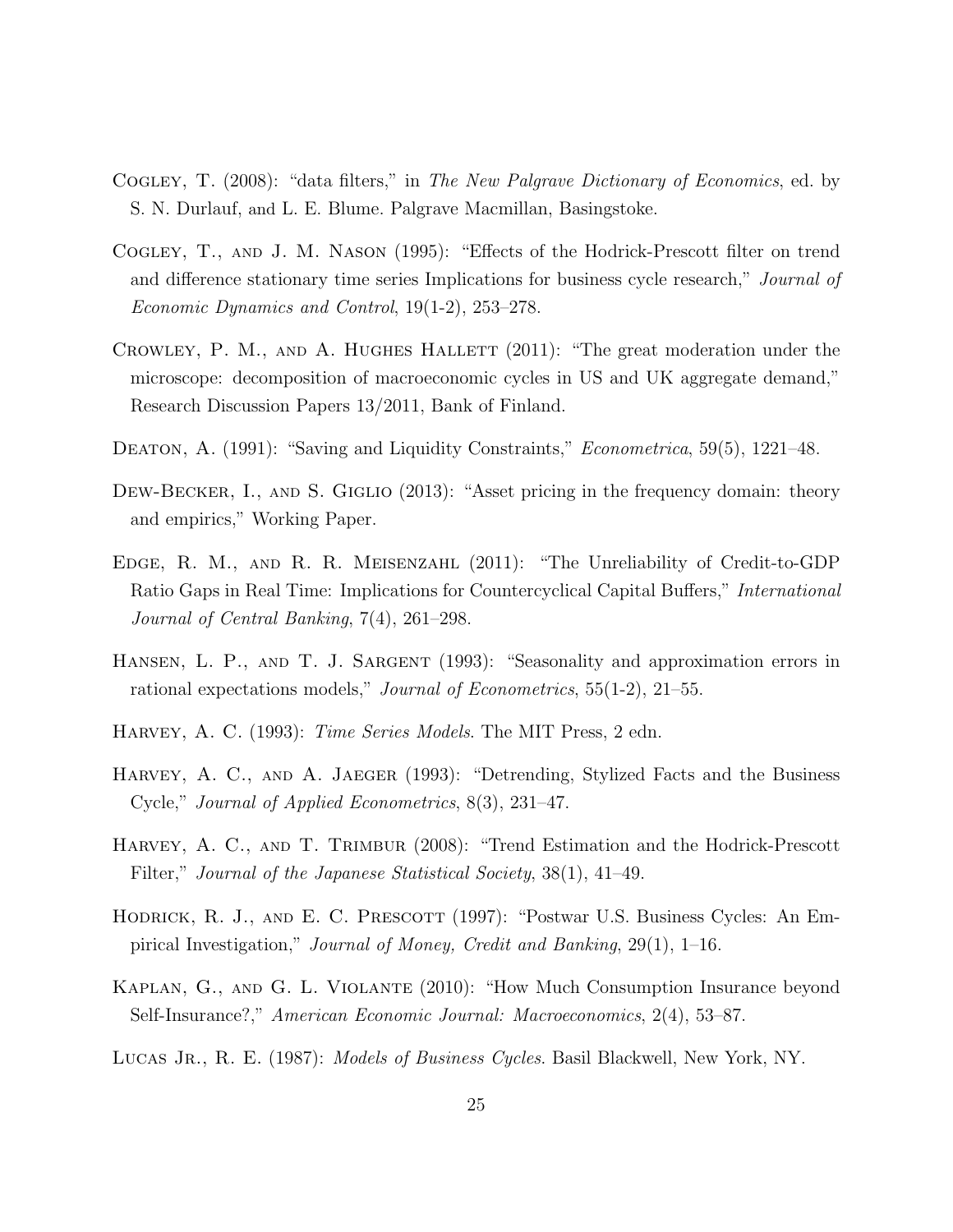- <span id="page-26-0"></span>Mendoza, E. G., and M. E. Terrones (2008): "An anatomy of credit booms: evidence from macro aggregates and micro data," International Finance Discussion Papers 936, Board of Governors of the Federal Reserve System (U.S.).
- <span id="page-26-1"></span>(2012): "An Anatomy of Credit Booms and their Demise," NBER Working Papers 18379, National Bureau of Economic Research, Inc.
- <span id="page-26-6"></span>OTROK, C. (2001a): "On measuring the welfare cost of business cycles," *Journal of Mone*tary Economics,  $47(1)$ ,  $61 - 92$ .
- <span id="page-26-7"></span>(2001b): "Spectral Welfare Cost Functions," International Economic Review, 42(2), 345–67.
- <span id="page-26-8"></span>OTROK, C., B. RAVIKUMAR, AND C. H. WHITEMAN (2007): "A generalized volatility bound for dynamic economies," Journal of Monetary Economics, 54(8), 2269–2290.
- <span id="page-26-3"></span>Sims, C. (1976): "Personal letter to Thoms J. Sargent," .
- <span id="page-26-2"></span>Supervision, B. C. o. B. (2010): "Countercyclical Capital Buffer Proposal," Consultative document, Bank of International Settlements.
- <span id="page-26-5"></span>TAUB, B. (1989): "Dynamic consistency of insurance contracts under enforcement by exclusion," Journal of Economic Dynamics and Control, 13(1), 93–112.
- <span id="page-26-9"></span>TAUCHEN, G. (1986): "Finite state markov-chain approximations to univariate and vector autoregressions," Economics Letters, 20(2), 177–181.
- <span id="page-26-4"></span>WHITEMAN, C. H. (1985): "Spectral utility, wiener-hopf techniques, and rational expectations," Journal of Economic Dynamics and Control, 9(2), 225 – 240.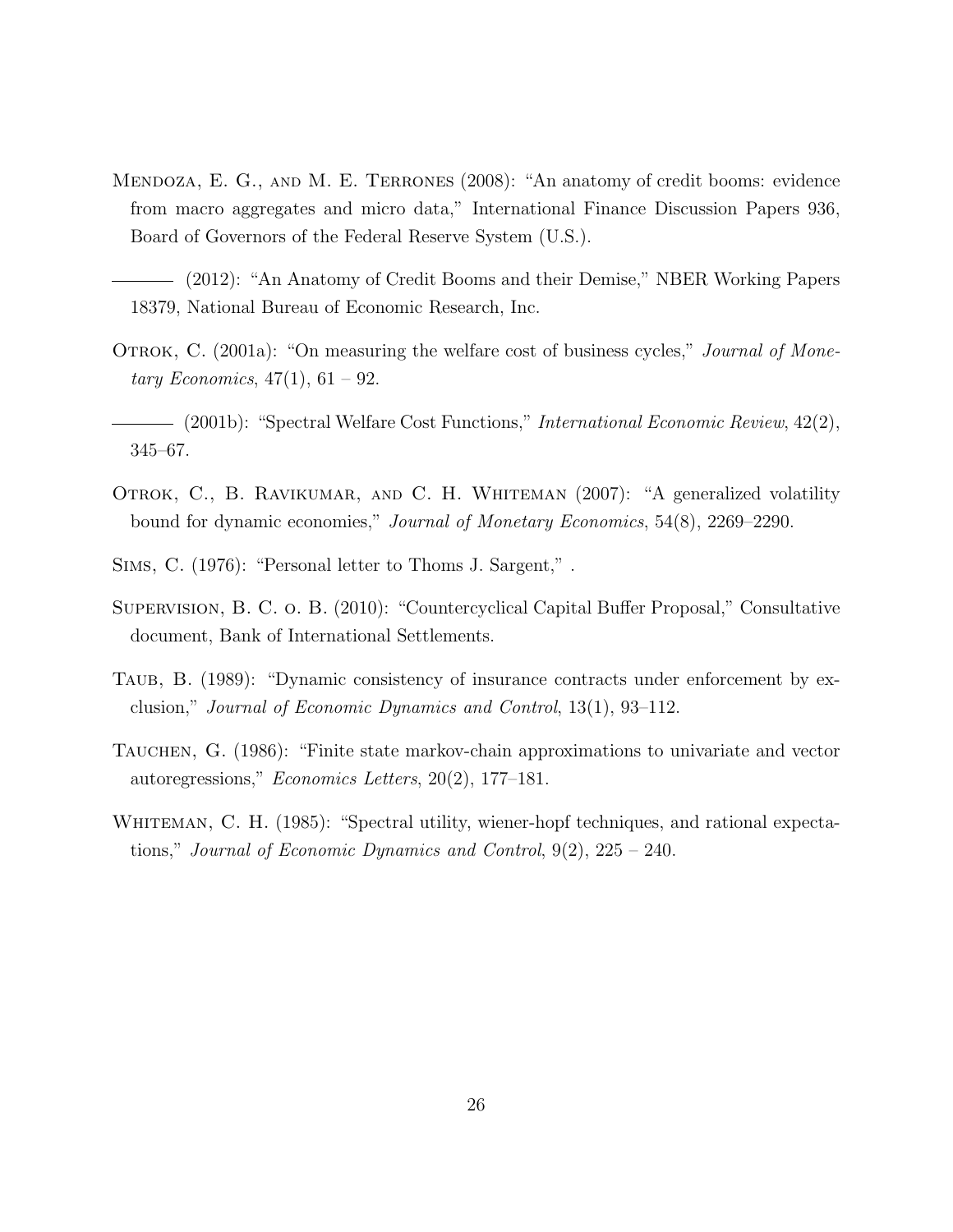## Figures

<span id="page-27-0"></span>Figure 1: Cycles plotted for different  $(\omega, \rho, \theta)$ : (a)  $(1, 1, 0)$ , (b)  $(2, 1, 0)$ , (c)  $(1, 1.5, 0)$ , (d)  $(1, 1, 1)$ 

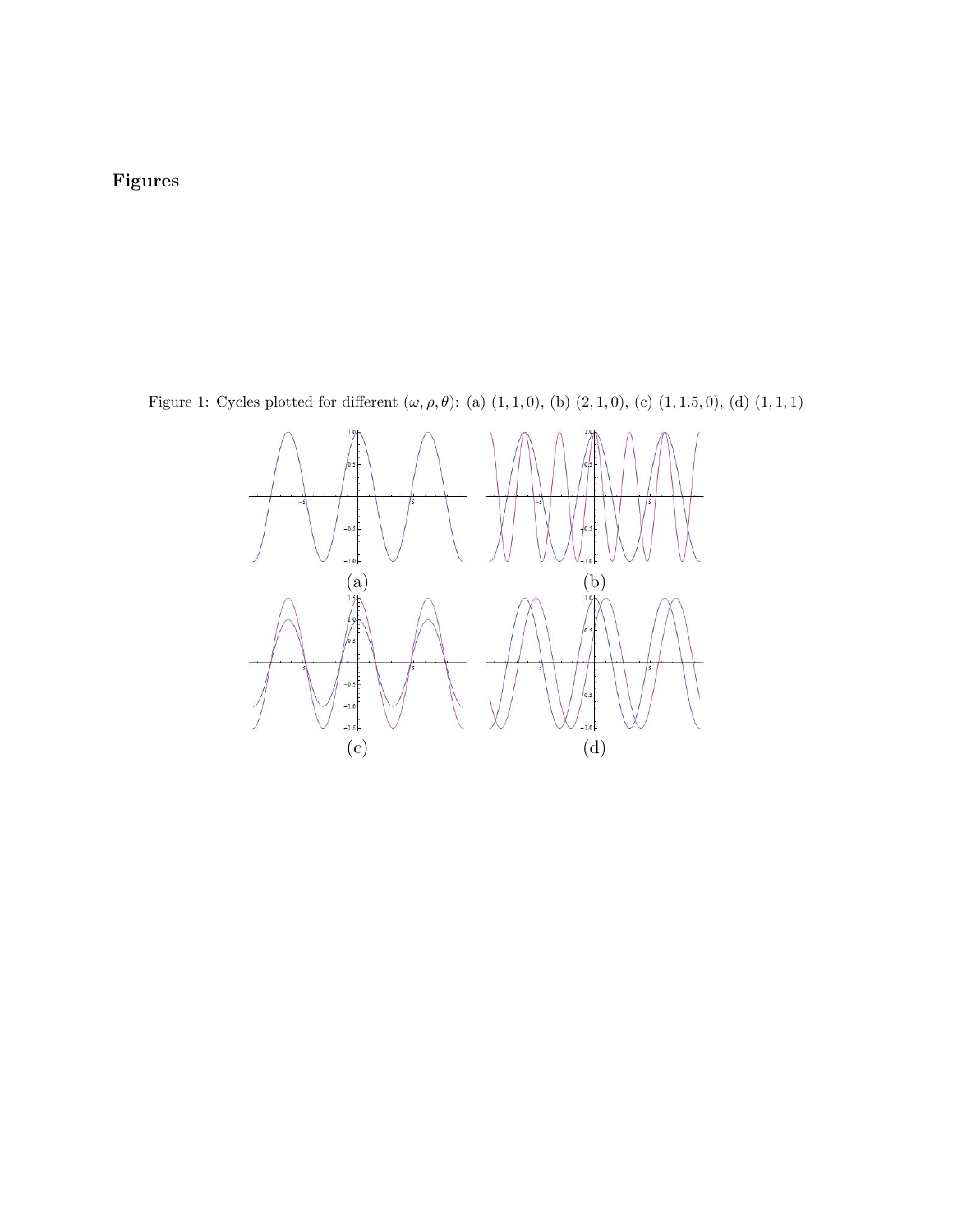

<span id="page-28-0"></span>Figure 2: Spectral densities for different processes:(a) White Noise, (b) MA(1)  $\theta = 0.5$ , (c) AR(1)  $\phi = -0.5$ , (d) AR(2)  $\phi_1 = 0.7, \phi_2 = -0.5$ 

<span id="page-28-1"></span>Figure 3: Power Transfer Functions (PTF) for different filters: (a) 5-period moving average, (b) 5-period difference, (c) Band pass (ideal and approx), (d) Hodrick-Prescott (approx)

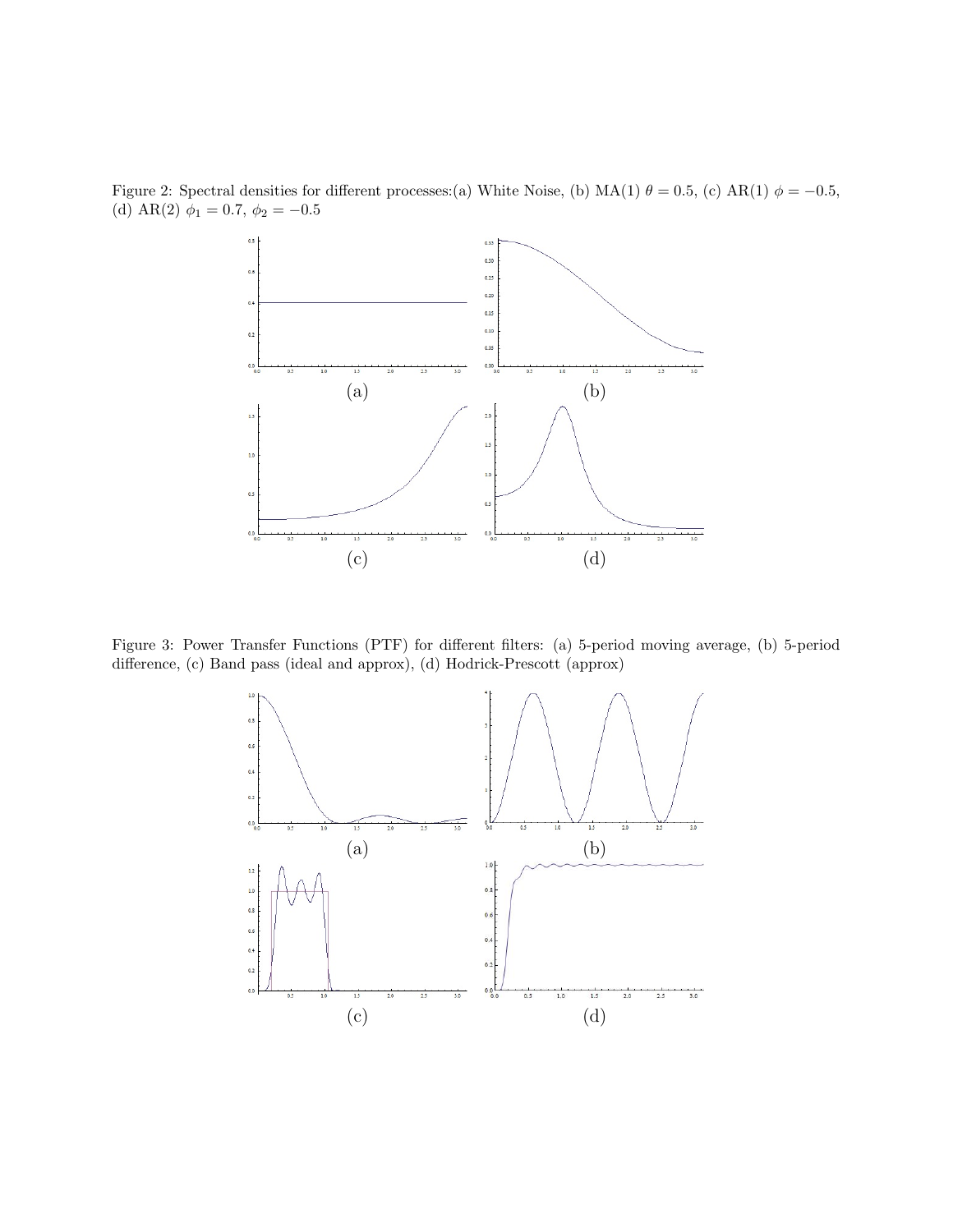<span id="page-29-0"></span>Figure 4: Power transfer functions implied by the bank's filter choice - Blue: Regulator band [0.20, 1.05], Red: Regulator band



<span id="page-29-1"></span>Figure 5: Power transfer functions implied by the bank's filter choice - under different penalization weights: (a) Regulator band [0.20, 1.05] (b) Regulator band [1.57, 2.34]

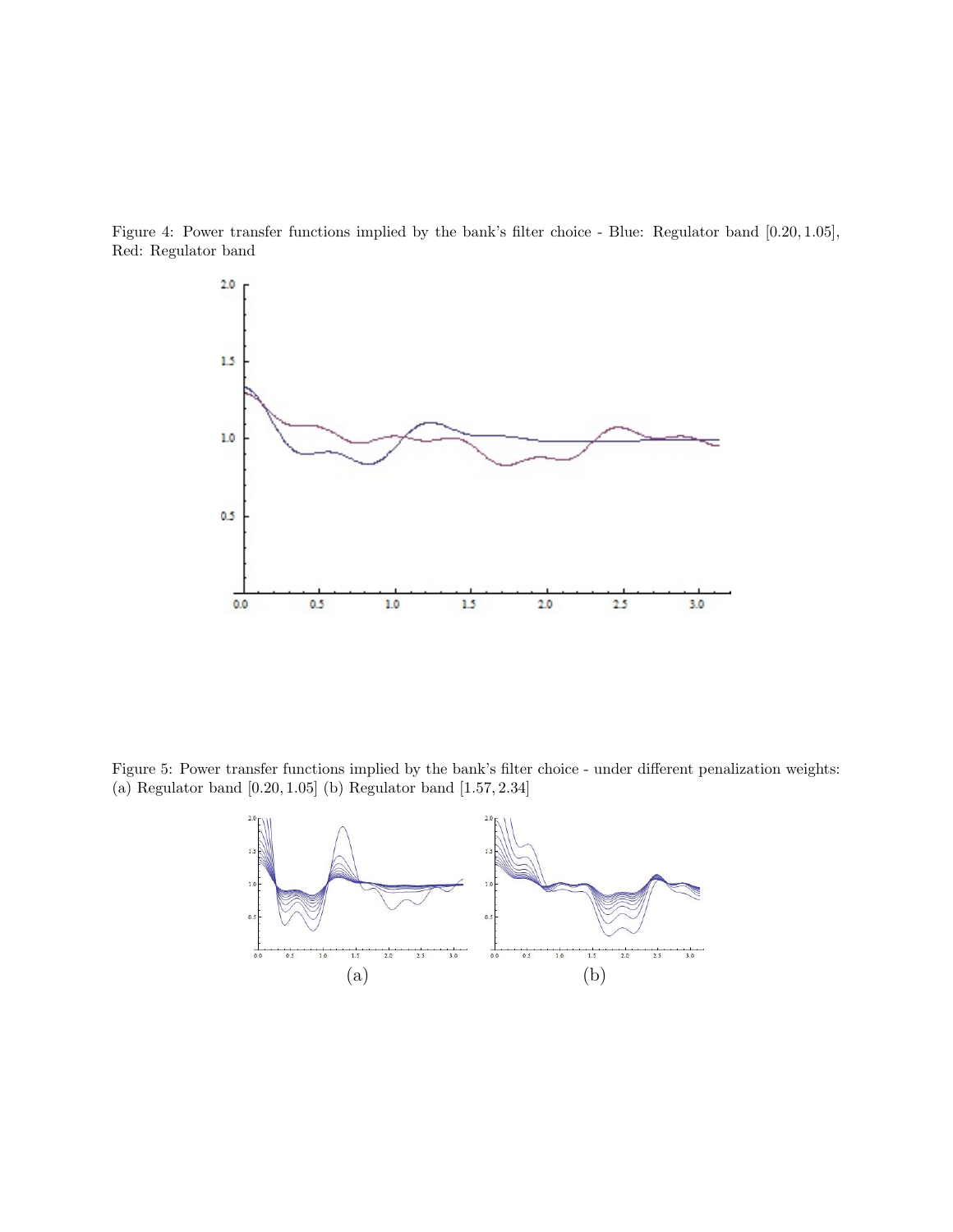<span id="page-30-0"></span>Figure 6: Hodrick-Prescott (approx.) filters and the associated power transfer function responses of the bank: (a)  $\lambda = 200$ , (b)  $\lambda = 1600$ , (c)  $\lambda = 4600$  (d) PTF



<span id="page-30-1"></span>Figure 7: Regulator using a filter increases in frequency - inspired by Otrok habits example: (a) PTF of regulator, (b) Bank's PTF by penalty weights

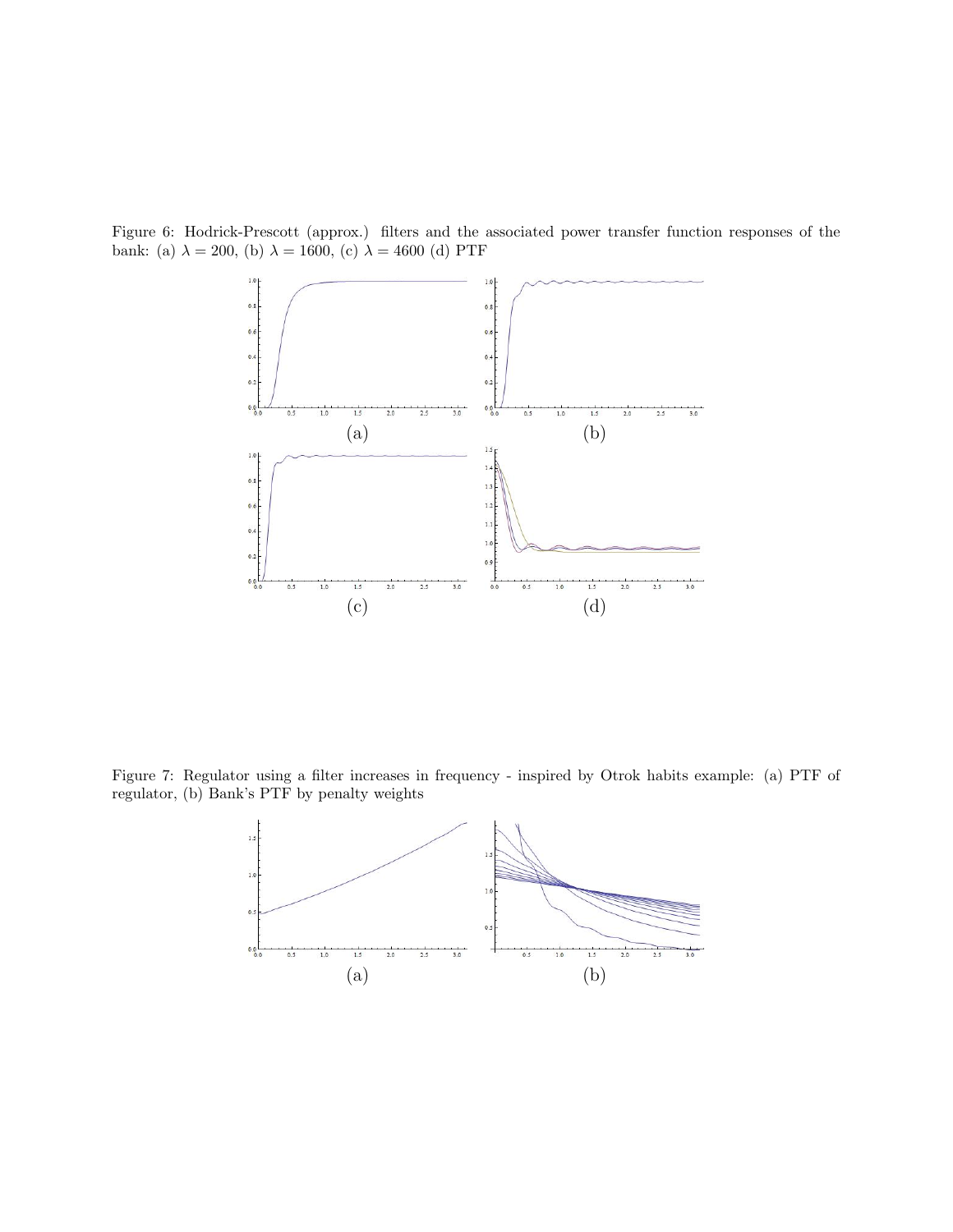<span id="page-31-0"></span>Figure 8: Two stochastic cycles and their combination: (a)  $\lambda = \frac{\pi}{2}$ ,  $\rho = 0.9$ , (b)  $\lambda = \frac{\pi}{10}$ ,  $\rho = 0.8$ , (c) (0.5, 0.5) weights



<span id="page-31-1"></span>Figure 9: Approximation to a particular spectral density obtained by a combination of stochastic cycles red: target density, blue: approximation

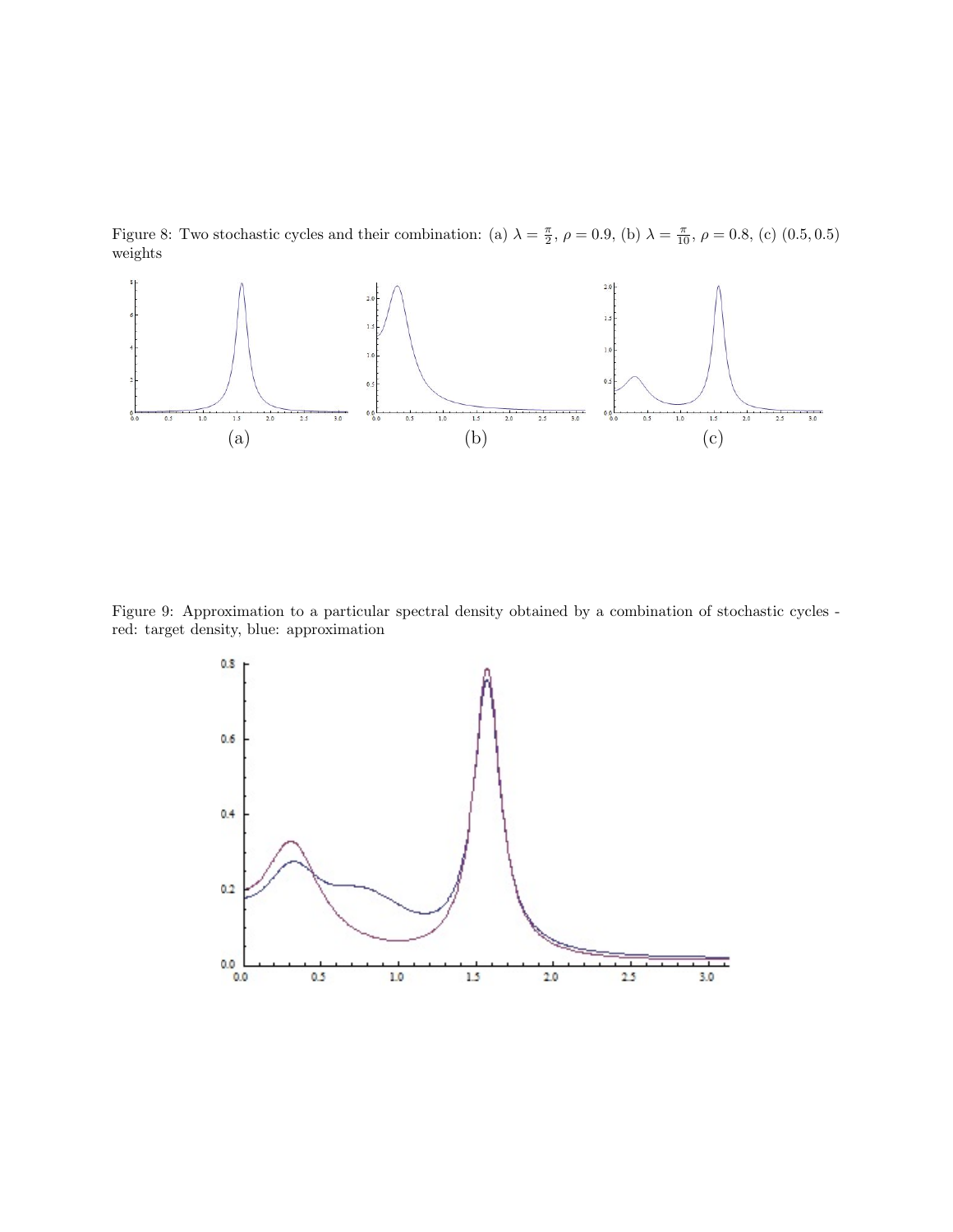<span id="page-32-0"></span>Figure 10: Spectral densities of portfolios compared to uncontrolled spectral density - (a) No penalty, (b) Constant penalty

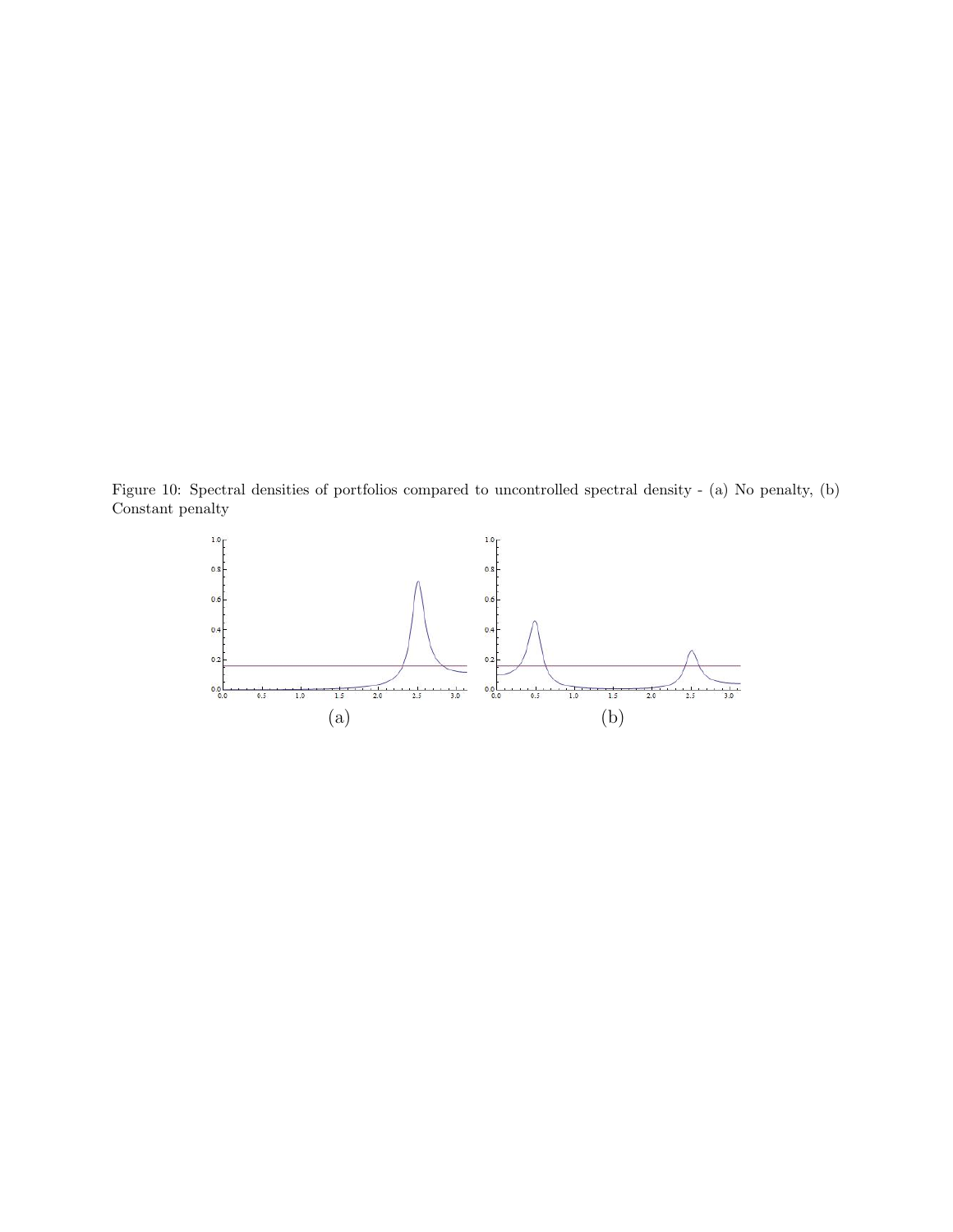#### Appendix A. Appendix

#### Appendix A.1. A filtering example

To better understand the nature of linear filters and their effect on the processes to which they are applied we now present a simple example. We simulate data for 1000 periods under an AR(1) process  $x_t = \rho x_{t-1} + \sigma \epsilon_t$  with  $\rho = 0.2$  and  $\sigma = 1$  and  $\epsilon_t \sim N(0, 1)$ . At the end of the 1000 periods we engineer a structural break by setting  $\rho = 0.8$  and adjusting  $\sigma$  to maintain the same unconditional variance. We then simulate for a further 1000 periods. Thus the data generating process undergoes a structural break half way through the simulation, from a 'noisy'  $AR(1)$  to a (relatively) 'smooth'  $AR(1)$ . In the first row of figure [A.1](#page-35-0) we show the spectral density functions for the two  $AR(1)$  specifications.

Now we consider the effects of applying two different linear filters to the underlying process: a first-difference filter and a centered moving average filter with a window of 21 periods. The difference filter tends to pass power at high frequencies, while the moving average filter tends to pass power at low frequencies, which is reflected in the shape of their PTFs in the second row of figure [A.1.](#page-35-0) Recalling that the spectral density of a filtered process is given by the product of the PTF with the spectral density of the unfiltered process, we plot the filtered and unfiltered spectral densities in the  $3^{rd}$  and  $4^{th}$  rows of the figure.

In figure [A.2](#page-36-0) we plot the simulated data pre-filtering, and after applying the two filters. The first sub-figure illustrates (up to some sampling variability) the nature of the structural break since we observe that, unconditionally, the variance in the two regimes is rather similar, but we see much more churning in the first 1000 periods (the 'noisy' regime), whereas we see more persistent swings later in the simulation (the 'smooth' regime). Since the MA filter passes only relatively low frequencies the reduction in variance it implies is greater in the noisy  $AR(1)$  regime since there is much less power at those frequencies in the underlying unfiltered process. In contrast, because the difference filter passes only relatively high frequencies, we see a particularly dramatic reduction in variability in the smooth  $AR(1)$  regime since there is relatively little power at high frequencies in the unfiltered process.

#### Appendix A.2. Penalty functions

In figure [A.3](#page-37-0) we plot several possible weighting functions and their (often indistinguishable) finite span approximations. All of the functions have been scaled to integrate to the same value as the constant unity penalty function. The top left quadrant is obtained by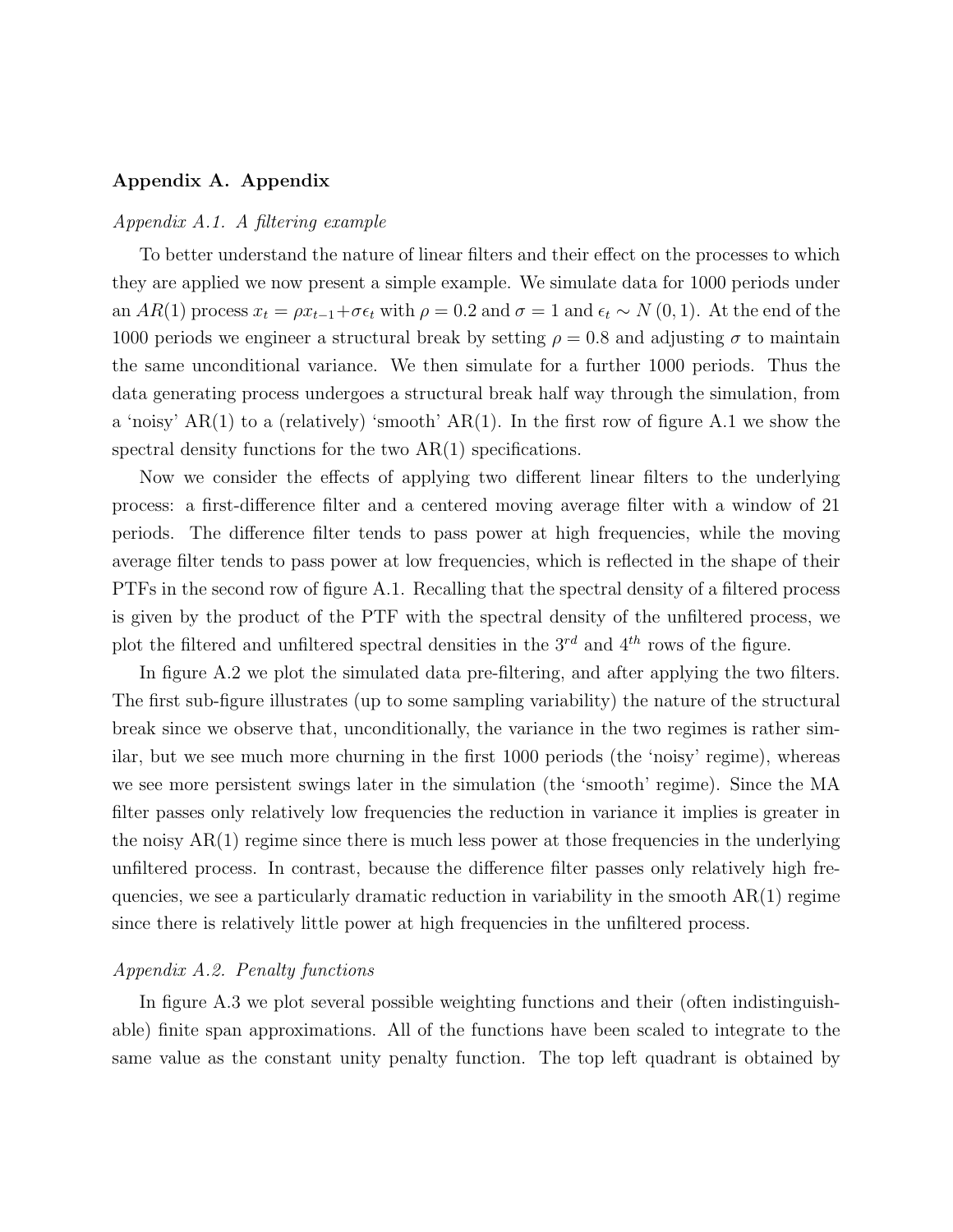weighting deviations equally at all frequencies. The next two penalty functions are designed to be fairly uniform across frequencies but to penalize deviations at lower (higher) frequencies relatively heavily. Finally, in the lower right quadrant, we observe a penalty function that is more discrete in its concentration on a certain band of frequencies where deviations are to be particularly penalized. Ultimately one would hope to relate the form of penalty function used to observed real world constraints facing banks, but at the moment, most of the analysis that follows will assume an equal weight across frequencies.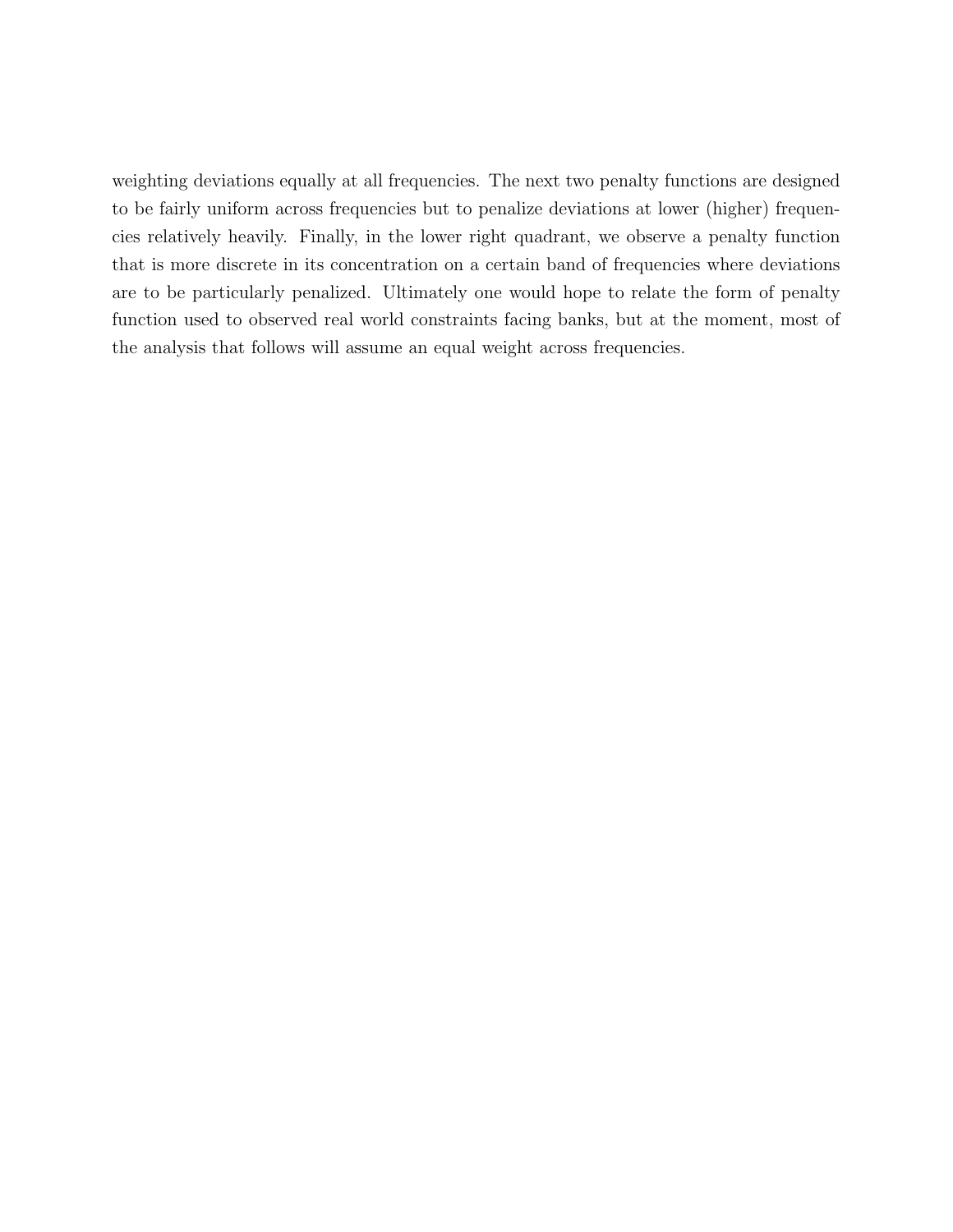<span id="page-35-0"></span>

Figure A.1: Two processes, two filters - an example: (a) Spectrum of noisy AR(1), (b) Spectrum of smooth AR1, (c) PTF of MA filter, (d) PTF of difference filter, (e) MA filtered and unfiltered noisy AR1, (f) Difference filtered and unfiltered noisy AR1, (g) MA filtered and unfiltered smooth AR1, (h) Difference filtered and unfiltered smooth AR1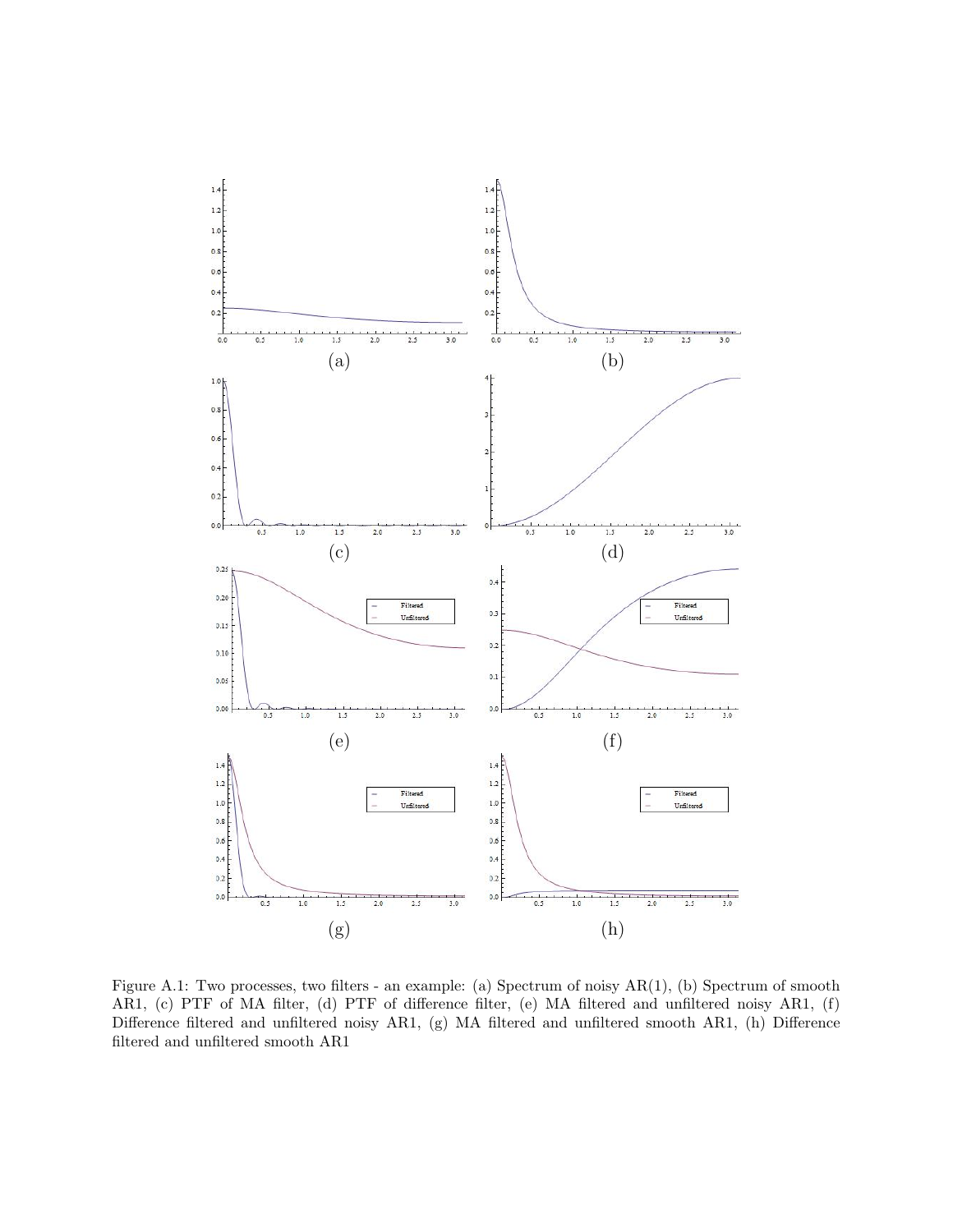<span id="page-36-0"></span>

Figure A.2: Base and filtered simulations with a structural break: (a) Base simulation, (b) MA filtered, (c) Difference filtered